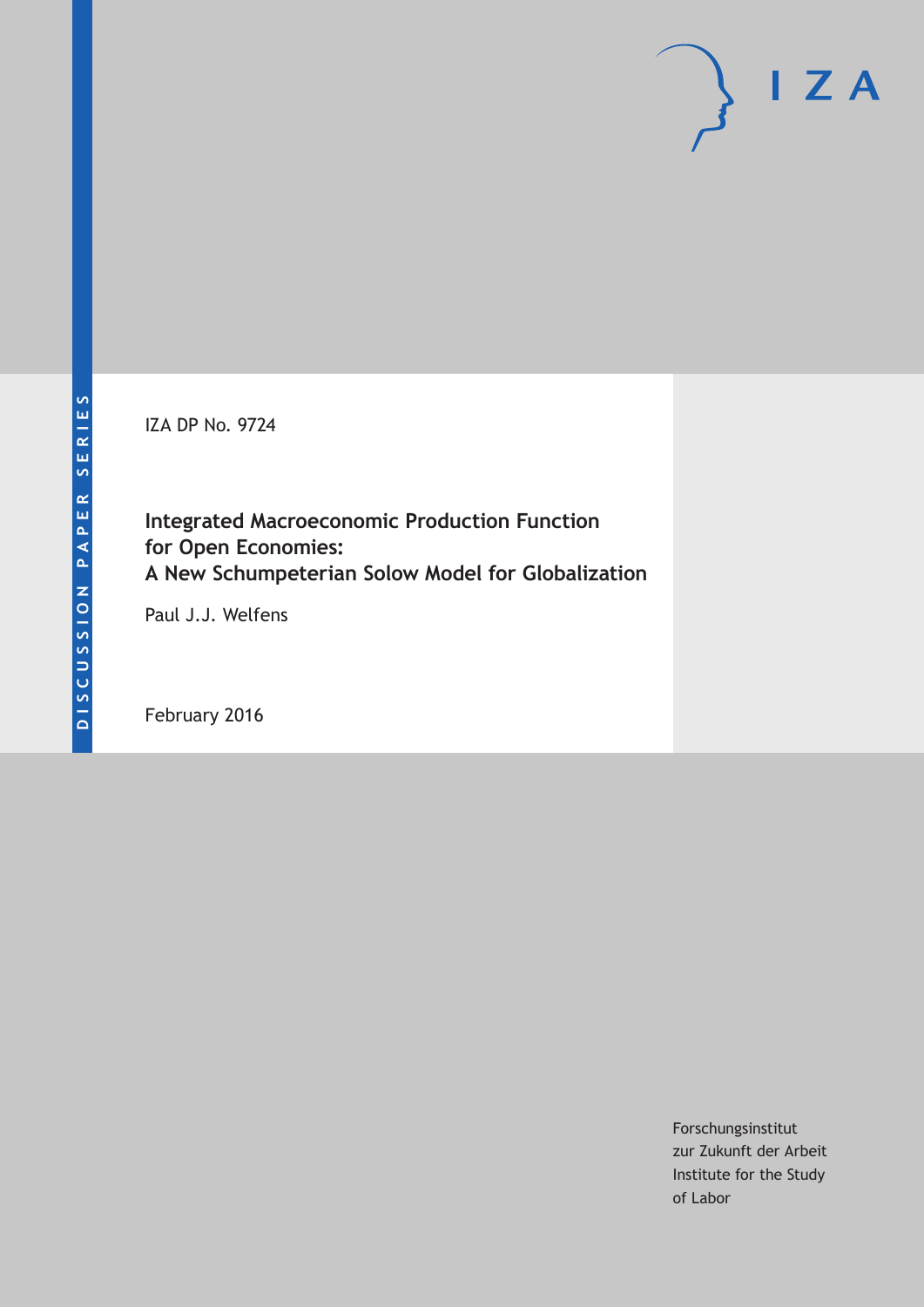# **Integrated Macroeconomic Production Function for Open Economies: A New Schumpeterian Solow Model for Globalization**

### **Paul J.J. Welfens**

*EIIW and Schumpeter School, University of Wuppertal, Sciences Po, IZA and AICGS/Johns Hopkins University* 

> Discussion Paper No. 9724 February 2016

> > IZA

P.O. Box 7240 53072 Bonn Germany

Phone: +49-228-3894-0 Fax: +49-228-3894-180 E-mail: iza@iza.org

Any opinions expressed here are those of the author(s) and not those of IZA. Research published in this series may include views on policy, but the institute itself takes no institutional policy positions. The IZA research network is committed to the IZA Guiding Principles of Research Integrity.

The Institute for the Study of Labor (IZA) in Bonn is a local and virtual international research center and a place of communication between science, politics and business. IZA is an independent nonprofit organization supported by Deutsche Post Foundation. The center is associated with the University of Bonn and offers a stimulating research environment through its international network, workshops and conferences, data service, project support, research visits and doctoral program. IZA engages in (i) original and internationally competitive research in all fields of labor economics, (ii) development of policy concepts, and (iii) dissemination of research results and concepts to the interested public.

IZA Discussion Papers often represent preliminary work and are circulated to encourage discussion. Citation of such a paper should account for its provisional character. A revised version may be available directly from the author.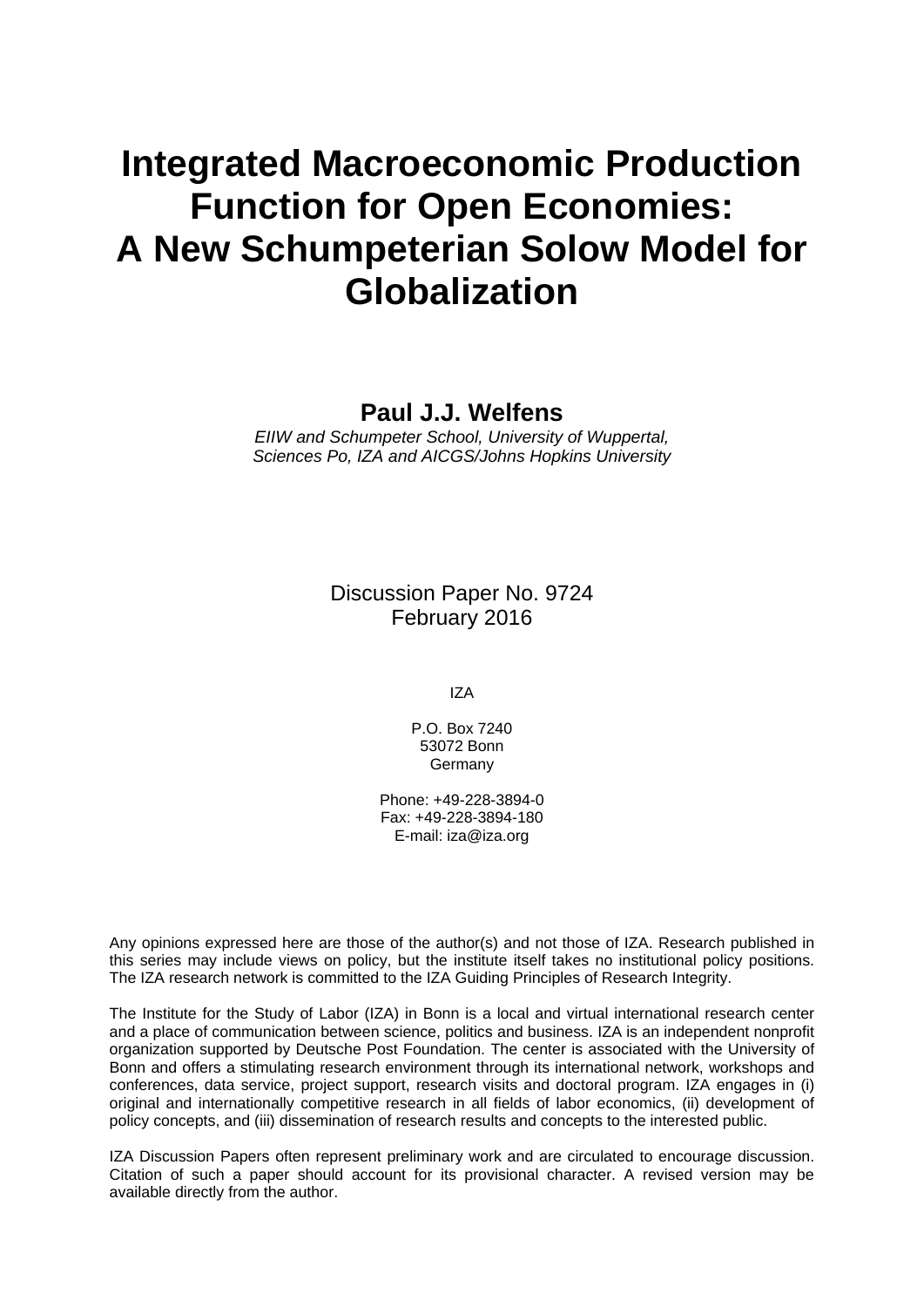IZA Discussion Paper No. 9724 February 2016

# **ABSTRACT**

# **Integrated Macroeconomic Production Function for Open Economies: A New Schumpeterian Solow Model for Globalization\***

The macroeconomic production function is a traditional key element of modern macroeconomics, as is the more recent knowledge production function which explains knowledge/patents by certain input factors such as research, foreign direct investment or international technology spillovers. This study is a major contribution to innovation, trade, FDI and growth analysis, namely in the form of a combination of an empirically relevant knowledge production function for open economies – with both trade and inward FDI as well as outward foreign direct investment plus research input – with a macro production function. Plugging the open economy knowledge production function into a standard macroeconomic production function yields important new insights for many fields: The estimation of the production potential in an open economy, growth decomposition analysis in the context of economic globalization and the demand for labor as well as long run international output interdependency of big countries; and this includes a view at the asymmetric case of a simple two country world in which one country is at full employment while the other is facing underutilized capacities. Finally, there are crucial implications for the analysis of broad regional integration schemes such as TTIP or TPP and a more realistic and comprehensive empirical analysis.

JEL Classification: E23, F02, F62, 011, 032

Keywords: potential output, innovation, knowledge production function, macroeconomics, globalization

Corresponding author:

 $\overline{a}$ 

Paul J.J. Welfens European Institute for International Economic Relations University of Wuppertal Rainer-Gruenter-Straße 21 D-42119 Wuppertal Germany E-mail: welfens@eiiw.uni-wuppertal.de

<sup>\*</sup> I gratefully acknowledge discussions with and research assistance by Jens Perret and Vladimir Udalov as well as editorial assistance by David Hanrahan. Particular thanks go to Andre Jungmittag, Frankfurt School of Applied Sciences, for stimulating discussion – the reader is also referred to the companion empirical paper EIIW No. 212. The usual disclaimer applies. This paper is dedicated to the late Edward Graham, Petersen Institute for International Economics – he has conducted crucial research on foreign direct investment in the world economy.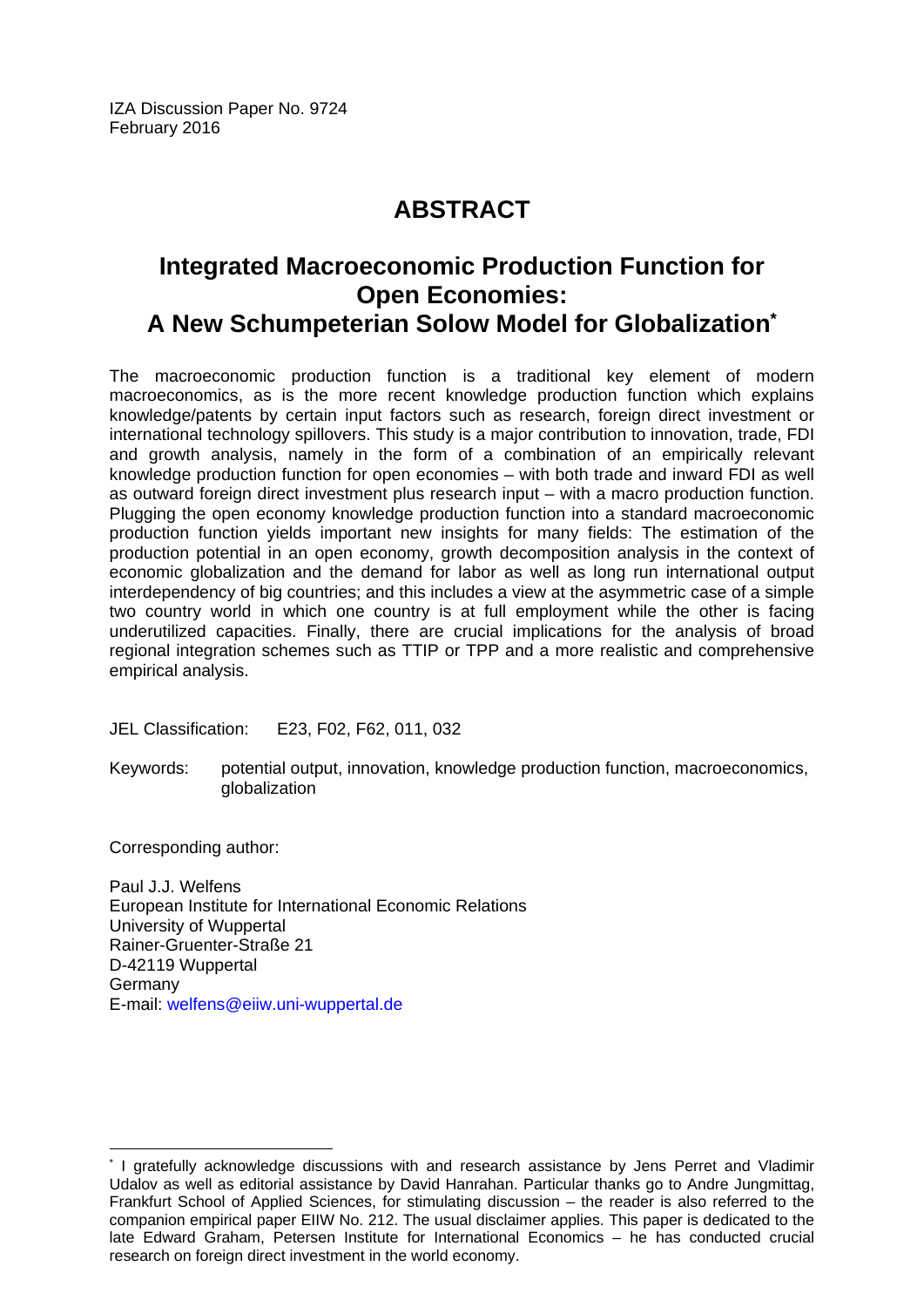# **Integrated Macroeconomic Production Function for Open Economies: A New Schumpeterian Solow Model for Globalization**

# **Table of Contents**

| 1.        |                                                                               |  |  |  |  |
|-----------|-------------------------------------------------------------------------------|--|--|--|--|
| 2.        | <b>Knowledge Production Function and Macroeconomic Production Function  4</b> |  |  |  |  |
|           | 2.1                                                                           |  |  |  |  |
| <b>3.</b> |                                                                               |  |  |  |  |
| 3.1       |                                                                               |  |  |  |  |
|           | 3.2                                                                           |  |  |  |  |
| 3.3       |                                                                               |  |  |  |  |
| 3.4       |                                                                               |  |  |  |  |
| 3.5       |                                                                               |  |  |  |  |
|           | 3.6                                                                           |  |  |  |  |
| 4.        |                                                                               |  |  |  |  |
|           |                                                                               |  |  |  |  |
|           |                                                                               |  |  |  |  |
|           |                                                                               |  |  |  |  |
|           |                                                                               |  |  |  |  |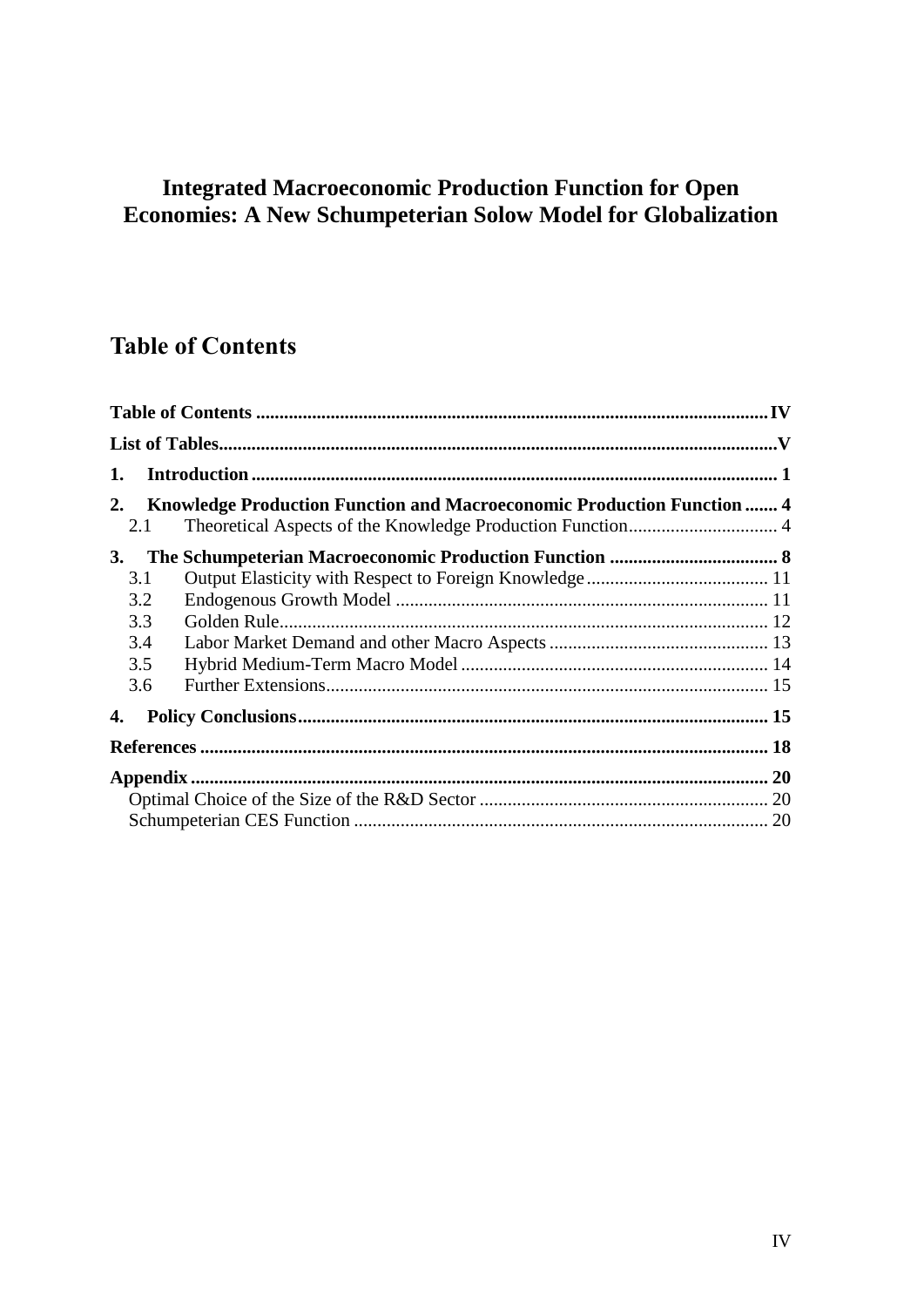# **List of Tables**

**Table 1: [Tab. 1: Knowledge Production Function: patent applications at the](#page-7-0)  [European Patent Office explained by researchers \(full time equivalent\), per capita](#page-7-0)  [GDP \(PPP, constant dollars\), inward FDI-GDP ratio: panel data analysis for 20 EU](#page-7-0)  [countries, 2002-2012; all variables in logs.........................................................................](#page-7-0) 2**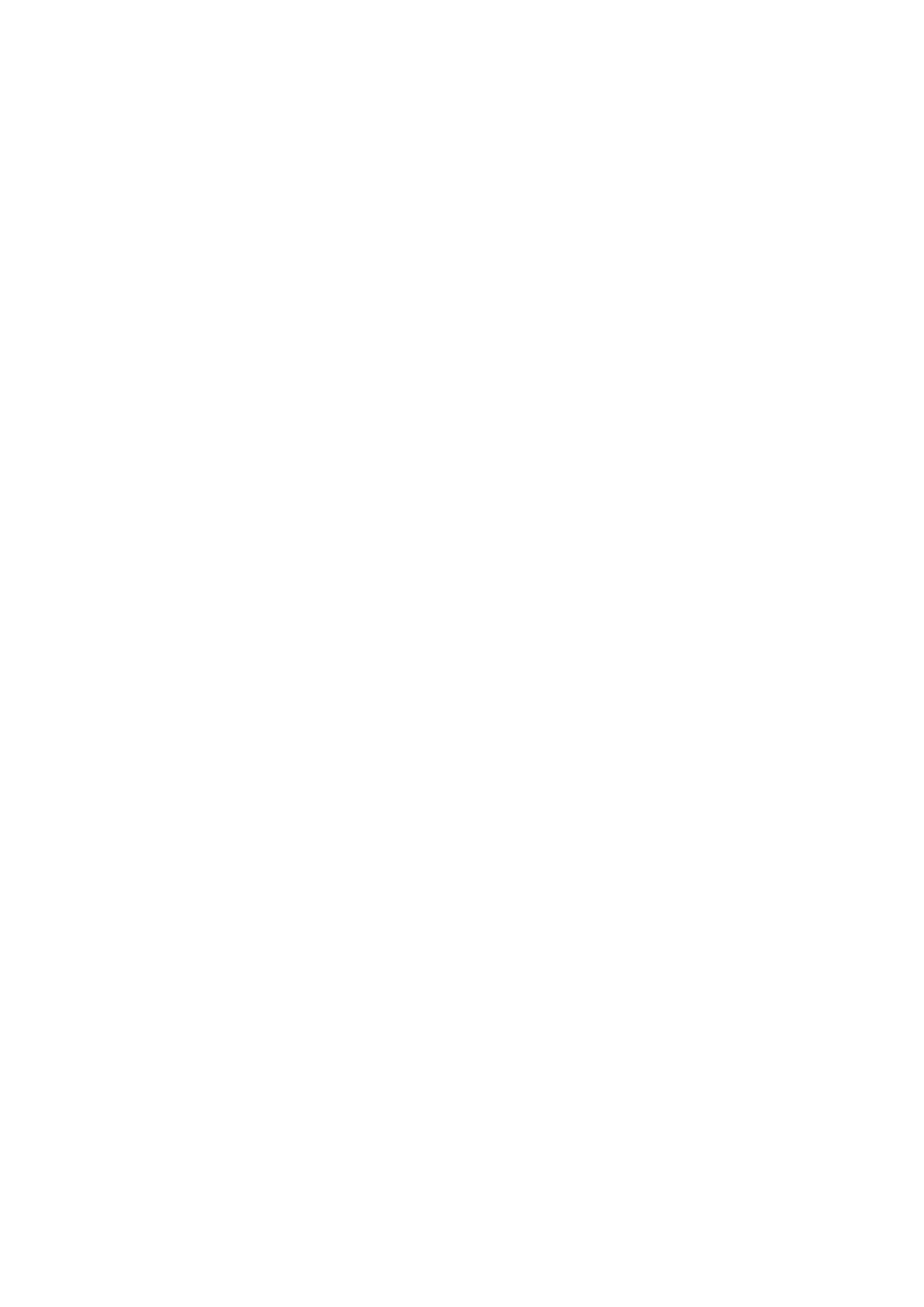#### **1. Introduction**

The macroeconomic production function is a key element of modern macroeconomics, as is the more recent knowledge production function which explains knowledge/patents by certain input factors such as research or international technology spillovers. This contribution gives an innovative consistent combination of the knowledge production function for open economies with both trade and inward as well as outward foreign direct investment. Macroeconomic production functions such as the Cobb-Douglas function  $Y=K^{B}(AL)^{1-B}$  (where output is Y, K is capital, L is labor and A is knowledge) and the CES production function  $Y = \lambda [(1-\Omega)(AL)^{-v^{i}} + \Omega K^{-v^{i}}]^{-1/v^{i}}$  are useful workhorses of modern Economics. For the economic analysis of a full employment economy and neoclassical economic growth models these functions are a natural element (WELFENS, 2011).

While technological progress in a neoclassical growth model falls like manna from heaven, a better approach is endogenous growth modeling – namely with knowledge explained in turn by a knowledge production function which is a familiar concept in Innovation Economics (GRILICHES, 1979; AGHION/HOWITT, 1998). The knowledge production function is a broad concept that includes key questions such as understanding the link between innovation dynamics - patent stocks and flows as well as entrepreneurial variables – and total factor productivity growth as well as the spatial aspects of R&D activities and regional innovation plus inter-regional innovation spillovers (e.g. PERRET, 2013). The focus of analysis is at first sight rather traditional, namely to look at a macroeconomic knowledge production function which has received some attention in the earlier literature (e.g. MACHLUP, 1979) and which also has complementary research strands with a focus on sectoral knowledge production functions (e.g. for Germany: BÖNTE, 2001). Open economy aspects thus far were mainly considered in the context of intermediate technology-intensive input imports and related questions relevant for total factor productivity growth (e.g. COE/HELPMAN, 1995); with respect to the empirical relevance of this concept KELLER (2000) has raised crucial objections. JUNGMITTAG (2004) has emphasized the role of trade and high-technology specialization for economic catching-up in an empirical EU context. The globalization of innovation – and hence the role of multinational companies - has received increasing attention since the beginning of the  $21<sup>st</sup>$ century (e.g. NARULA/ZANFEI, 2005; UNCTAD, 2005, VEUGELERS, 2005), however, it has not been much considered in international macroeconomics and regional integration analysis although deep integration projects, such as the EU-US project TTIP (Transatlantic Trade and Investment Partnership) or the project TPP (Trans-Pacific Partnership) of the US with countries around the Pacific Basin, suggest to consider the interaction of trade, FDI, innovation and output dynamics simultaneously – and not to focus solely on trade dynamics. Given recent studies which look in a micro perspective at the link between FDI and trade or innovation and exports (e.g. DUNNING/LUNDAN, 2008; LACHENMAIER/WÖSSMANN, 2006), one may argue that there is broad empirical evidence for some links at the micro level or the sectoral level, but standard international macroeconomics has not integrated FDI, innovation and trade in a systematic way.

The special feature considered here is the simultaneous open economy focus on trade and FDI for knowledge production – and the link of knowledge dynamics with macroeconomic output dynamics. The following approach is a major analytical innovation for the case of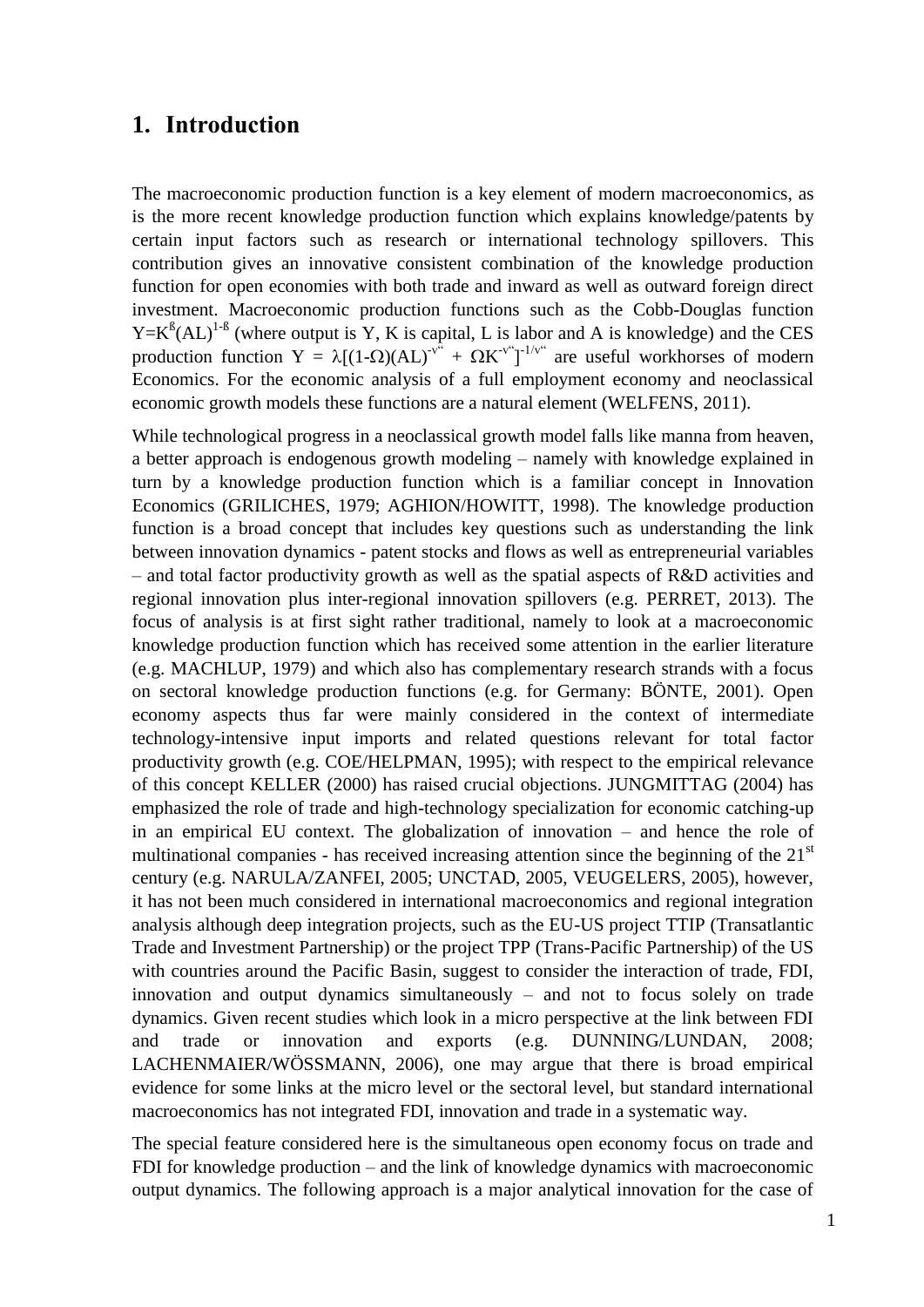an open economy with imports and exports of goods and services and both inward foreign direct investment and outward FDI. Applying this concept to 20 EU countries has resulted in clear empirical evidence supporting this approach (JUNGMITTAG/WELFENS, 2016) as the regression analysis shows.

#### <span id="page-7-0"></span>**Table 1: Tab. 1: Knowledge Production Function: patent applications at the European Patent Office explained by researchers (full time equivalent), per capita GDP (PPP, constant dollars), inward FDI-GDP ratio: panel data analysis for 20 EU countries, 2002-2012; all variables in logs**

Dependent Variable: LOG(PAT?) Method: Pooled Least Squares Date: 01/14/16 Time: 17:10 Sample: 2002 2012 Included observations: 11 Cross-sections included: 20 Total pool (unbalanced) observations: 205

| Variable                                                                                                                                                                                                                                                                    | Coefficient                                                                                                                                                                                                                                                                                    | Std. Error                                                                                                                           | t-Statistic                                     | Prob.                                                                       |  |  |  |
|-----------------------------------------------------------------------------------------------------------------------------------------------------------------------------------------------------------------------------------------------------------------------------|------------------------------------------------------------------------------------------------------------------------------------------------------------------------------------------------------------------------------------------------------------------------------------------------|--------------------------------------------------------------------------------------------------------------------------------------|-------------------------------------------------|-----------------------------------------------------------------------------|--|--|--|
| C<br>LOG(RDPERS?)<br>LOG(PGDPDOLLAR?)<br>LOG(FDISTOCKQ?)<br><b>Fixed Effects (Cross)</b><br>$AT-C$<br>$BE-C$<br>$CZ-C$<br>DK--C<br>$FI$ -C<br>$FR-C$<br>DE--C<br>GR--C<br>$HU-C$<br>$IE$ — $C$<br>$IT-C$<br>LU--C<br>$NL-C$<br>PL--C<br>PT--C<br>SK--C<br>$SI - C$<br>ES--C | $-16.75261$<br>0.354843<br>1.819009<br>0.164400<br>0.522542<br>0.384865<br>$-0.911734$<br>0.118808<br>0.432950<br>1.701492<br>2.471143<br>$-1.365439$<br>$-0.343212$<br>-1.054935<br>1.424113<br>-2.833316<br>0.804435<br>$-0.270742$<br>$-1.450550$<br>$-1.585013$<br>$-0.856756$<br>0.238784 | 1.936751<br>0.091091<br>0.194151<br>0.074407                                                                                         | $-8.649851$<br>3.895492<br>9.369062<br>2.209453 | 0.0000<br>0.0001<br>0.0000<br>0.0284                                        |  |  |  |
| $SE-C$<br>$_U$ UK--C                                                                                                                                                                                                                                                        | 0.739902<br>1.326632                                                                                                                                                                                                                                                                           |                                                                                                                                      |                                                 |                                                                             |  |  |  |
| <b>Effects Specification</b>                                                                                                                                                                                                                                                |                                                                                                                                                                                                                                                                                                |                                                                                                                                      |                                                 |                                                                             |  |  |  |
| Cross-section fixed (dummy variables)                                                                                                                                                                                                                                       |                                                                                                                                                                                                                                                                                                |                                                                                                                                      |                                                 |                                                                             |  |  |  |
| R-squared<br>Adjusted R-squared<br>S.E. of regression<br>Sum squared resid<br>Log likelihood<br><b>F-statistic</b><br>Prob(F-statistic)                                                                                                                                     | 0.993230<br>0.992411<br>0.156371<br>4.450218<br>101.6984<br>1213.621<br>0.000000                                                                                                                                                                                                               | Mean dependent var<br>S.D. dependent var<br>Akaike info criterion<br>Schwarz criterion<br>Hannan-Quinn criter.<br>Durbin-Watson stat |                                                 | 6.740298<br>1.795015<br>$-0.767790$<br>-0.394964<br>$-0.616991$<br>1.052678 |  |  |  |

Source: JUNGMITTAG/WELFENS (2016), Tab. 1, forthcoming

The approach presented here suggests a consistent integration of the knowledge production function in the macroeconomic production function and it seems obvious that this two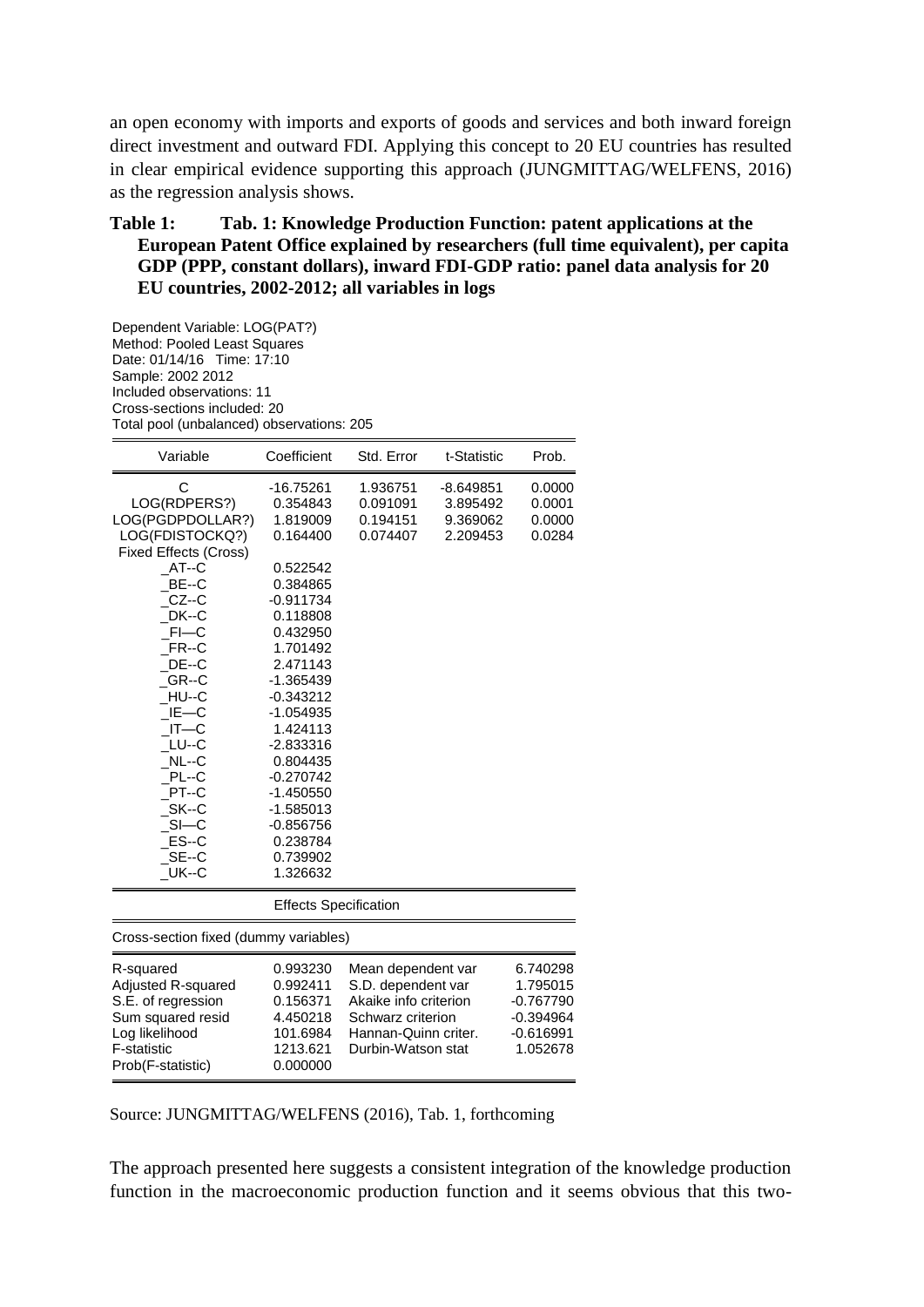pronged analytical perspective on knowledge and output is useful for a world economy characterized by globalzation and innovation. In the US, Europe and China/ASEAN, trade and foreign direct investment have played an increasing role both in the form of inward FDI and as outward FDI (KRUGMAN/GRAHAM, 1995; UNCTAD, 2014; ADB, 2015; WORLD BANK, 2016).

The knowledge production function suggested here is straightforward and its implication for a Cobb-Douglas production function likewise – it is very interesting and allows a much better understanding of some key economic questions than previously. Plugging the knowledge production function – that is empirically robust – into a standard macroeconomic production function yields important new insights for many fields: The estimation of the production potential in an open economy, growth decomposition analysis in the context of economic globalization and the demand for labor, as well as long run international output interdependency of big countries – and this includes a view at the asymmetric case of a simple two country world in which one country is at full employment while the other is facing underutilized capacities. Estimation of the production potential is important in many ways, not least for the analysis of structural budget deficits and capacity utilization. Finally, the debate about output multipliers can be stated within the new framework in a different way than was the case in the traditional debate. Since economic globalization has continued for decades – with trade intensities and cumulated FDI inflows and FDI outflows (relative to GDP) increasing – it is important to get a better understanding of the supply-side dynamics in open economies.

There is clear evidence that over time the export-GDP ratio and the import-GDP ratio in OECD countries as well as in NICs are growing. A similar observation holds for the ratio of inward FDI stocks in OECD countries, since about 1985, and also for outward FDI stocks of OECD countries (and for some newly industrialized countries this also holds).

The following section states at first a knowledge production function which can be considered as robust with respect to OECD countries; here the intensity of exports  $(x)=$ X/Y where X is export volume) and the intensity of imports ( $j := J/Y$ ; where J stands for the real import volume) as well as the share of cumulated inward FDI in the total capital stock  $(\alpha^*)$  and the share  $(\alpha)$  outward cumulated FDI in the foreign capital stock as well as the share of researchers in the total labor force is crucial; plus some other variables. The next step is to plug the knowledge production function into the production function and to take a closer look at some key implications, including the marginal product of labor and long run labor demand, respectively. There also are several key implications for the supply side and growth dynamics in open economies – and also selected policy implications will have to be considered.

The Schumpeterian Macro Production Function obtained from plugging the knowledge production function for an open economy brings many new insights; these include:

- a new understanding of the rather complex input factors that determine output in an open economy with inward and outward FDI, trade and research activities; this includes the complex elasticity of output with respect to foreign knowledge
- a new view on the long term interdependency of output in a two country approach
- an empirically valid endogenous growth model (with analytical solutions restricted to certain parameter conditions)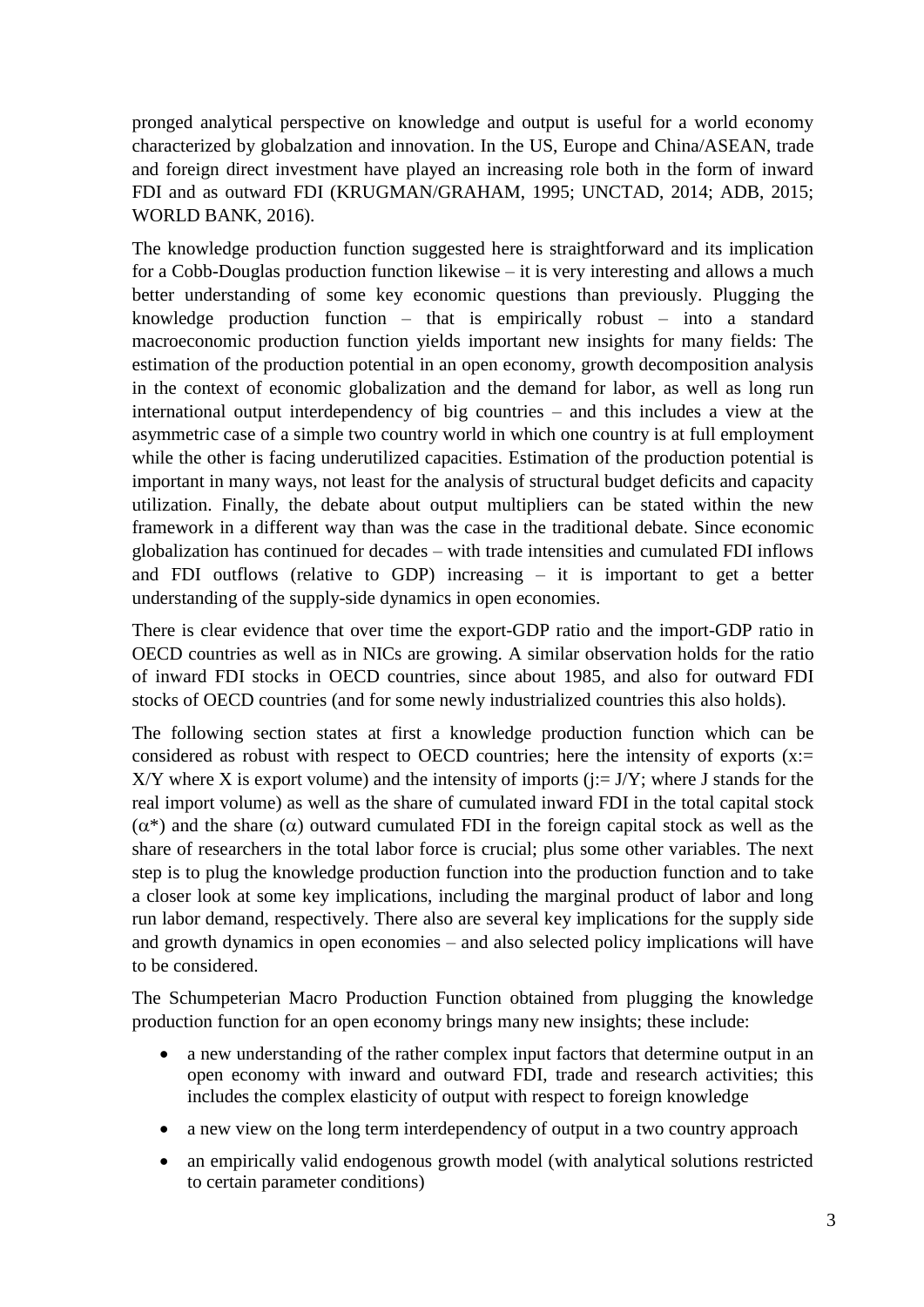- a new solution for the golden rule
- a new view on the role of domestic and foreign real money balances for domestic full employment equilibrium output
- a clear understanding that in an economy with trade and two-way FDI the long run foreign output growth rate will be one of the determinants of long run steady state economic growth – along with specific parameters from the knowledge production function
- a better more realistic basis for supply-side policy actions in open economies.
- One also can easily understand that this includes opportunities for international policy cooperation.

# **2. Knowledge Production Function and Macroeconomic**

# **Production Function**

Since the Industrial Revolution, the creation of new knowledge has been a key driver of economic growth. Patent protection has been the institutional innovation that has stimulated innovation in the industrial sector since the 1830s (with the temporary notable exceptions of Switzerland and Netherlands which had no patent protection for some time as an ultra-liberal position taken by society and government suggested that having no intellectual property rights would be the best way to stimulate new knowledge). The modern economy in which services are dominating in terms of value-added and employment still has a crucial industrial core and patent applications continue to be a valuable indicator for innovation dynamics – although part of innovation dynamics is covered by copyrights and, in certain fields, through the very speed of innovation waves as is the case, for example, in part of the digital economy. As regards international trade in new knowledge, there is broad consensus amongst economists that technological information/knowledge markets are very imperfect since revealing part of knowledge for free is required in order for potential buyers to assess the economic value of the respective innovation. At the same time, there is the problem of asymmetric information and opportunistic behavior which implies rather low opportunities for patent trading; most international exchange of new knowledge is in the form of intra-company licenses in multinational companies or cross-licensing among MNCs.

#### **2.1 Theoretical Aspects of the Knowledge Production Function**

In an open economy it is straightforward to assume that trade intensity – proxied through  $X/Y$  or  $X/L$  and  $J/Y$  or  $J/L$ , respectively – will contribute to knowledge A (X is export volume, J is import volume;  $\alpha$  is the share of country 1 investors' ownership of the foreign capital stock K<sup>\*</sup>;  $\alpha$ <sup>\*</sup> is the share of foreign ownership of the capital stock K of country 1,); on the import side, intermediate technology-intensive products in particular should contribute to raising knowledge in line with the arguments of COE/HELPMAN (1995) and a high export intensity should also put pressure on the aggregate of firms to raise knowledge, namely in line with MELITZ (2003) whose argument is that in a world with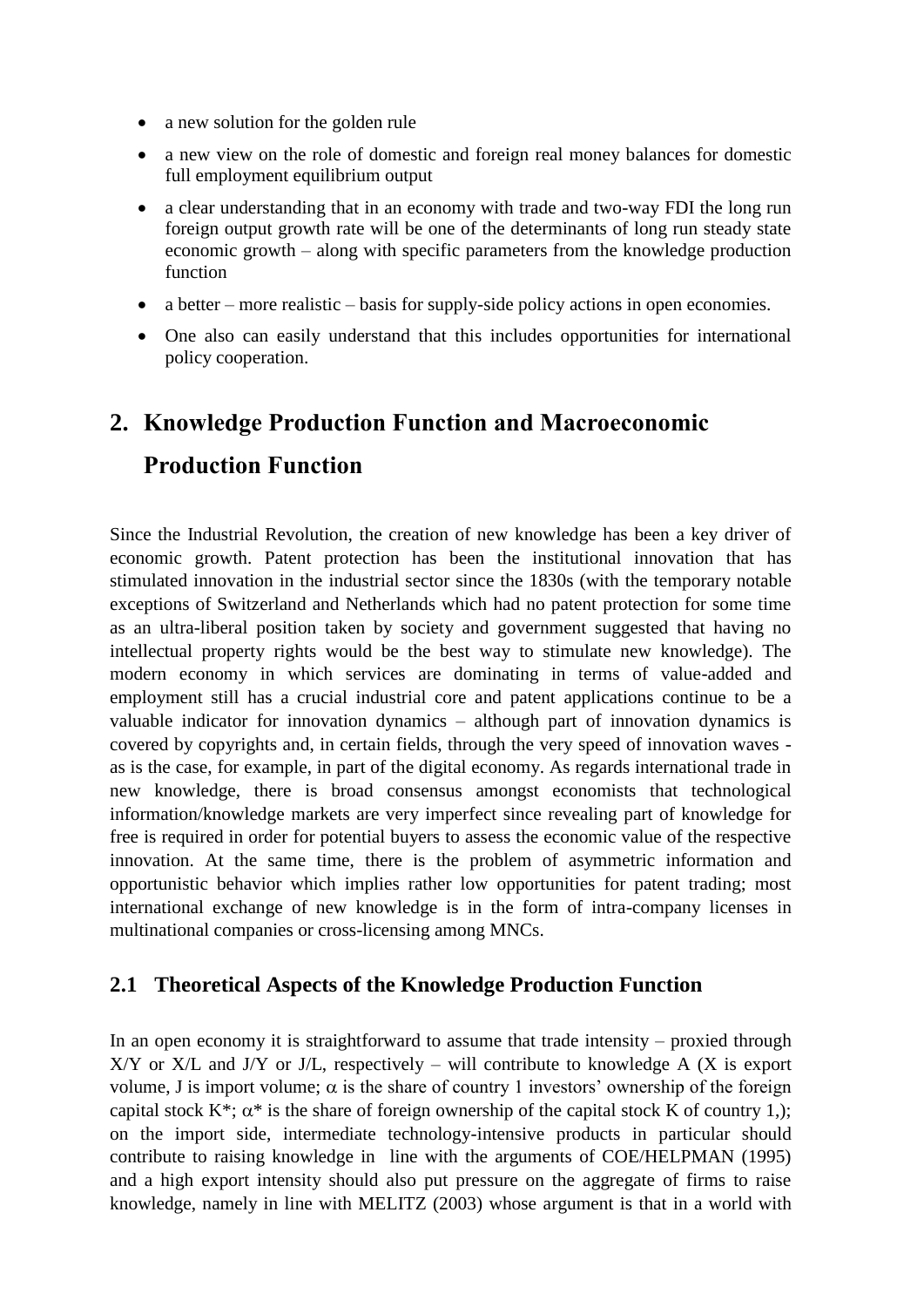heterogeneous firms, opening up for trade will allow the most productive firms to expand through exports while the weakest firms, in terms of productivity and knowledge, respectively, will leave the market. Moreover, the size of the R&D sector (z" is the share of output devoted to R&D) and the share of cumulated inward FDI relative to K  $(\alpha^*)$  - or to Y - plus the sourcing of foreign technologies abroad through relative outward FDI stocks (proxied by  $\alpha K^*/Y^*$  or  $\alpha K^*/K$ ) should contribute to knowledge. Inward FDI stock is naturally associated with intra-company international technology transfer from the headquarter to subsidiaries, a high outward FDI stock in technologically leading OECD countries should allow to tap foreign technological progress through asset-seeking FDI – and in this context not least through regional innovation spillovers abroad as well as through R&D projects conducted abroad. Hence, with positive parameters H, V', V", V and V\*, one can state the knowledge production function as follows:

(1") 
$$
A = (X/L)^H (J/L)^V (z^{\alpha}Y)^{V^{\alpha}} (\alpha^*K/Y)^V (\alpha K^* / Y^*)^{V^*}
$$

As regards the international technology transfer from abroad one might consider alternatively to  $(\alpha K^*/Y^*)$  the variable  $\alpha K^*/Y$  since the asset-seeking (knowledge-seeking) cumulated outward FDI relative to the GDP of the source country of FDI could be the relevant indicator – empirical analysis has to clarify this point (note that  $\alpha K^{\ast}/Y$  can be rewritten as  $(\alpha K^*/Y^*)(Y^*/Y)$  so that the subsequently derived integrated Schumpeterian macroeconomic production function – with the knowledge production function integrated into the macro production function – would have to be slightly reformulated). The equation stated to some extent seems to be in line with the skeptical view of JONES (1995) who has raised some doubts about the rather optimistic view of ROMER (1990) who suggests that the number of researchers determines the growth rate of knowledge; JONES uses total factor productivity (TFP) as a measure of knowledge. Interestingly, the model presented here suggests that the foreign rate of technological progress as well as the domestic level of knowledge contribute to output expansion: A determines the level of the output growth path, but the model with an exogenous foreign growth rate of knowledge (a\*) implies that the trend growth rate of GDP in country 1 is affected by  $a^*$ . ABDIH/JOUTZ (2005) using patents to proxy the stock of knowledge - have argued with respect to the USA that a simple knowledge production function could be stated as  $dA/dt = a'L^{a}A^{c}$  (t is time, L' is the number of researchers, a', a" and c" are positive parameters) and the authors estimate a long run relationship: that doubling the stock of knowledge (patent stock) will raise TFP by only 10 percent in the long run.

The approach developed here follows the above equation (1") and some standard equations from macroeconomics:

Assuming  $X = xY^*$  and  $J=iY$  one may write  $(0 < x < 1; 0 < i < 1)$ :

(2") 
$$
A = (xyY^*/Y)^H (jy)^V (z^*Y)^V (\alpha^*K/Y)^V (\alpha K^*/Y^*)^{V^*}
$$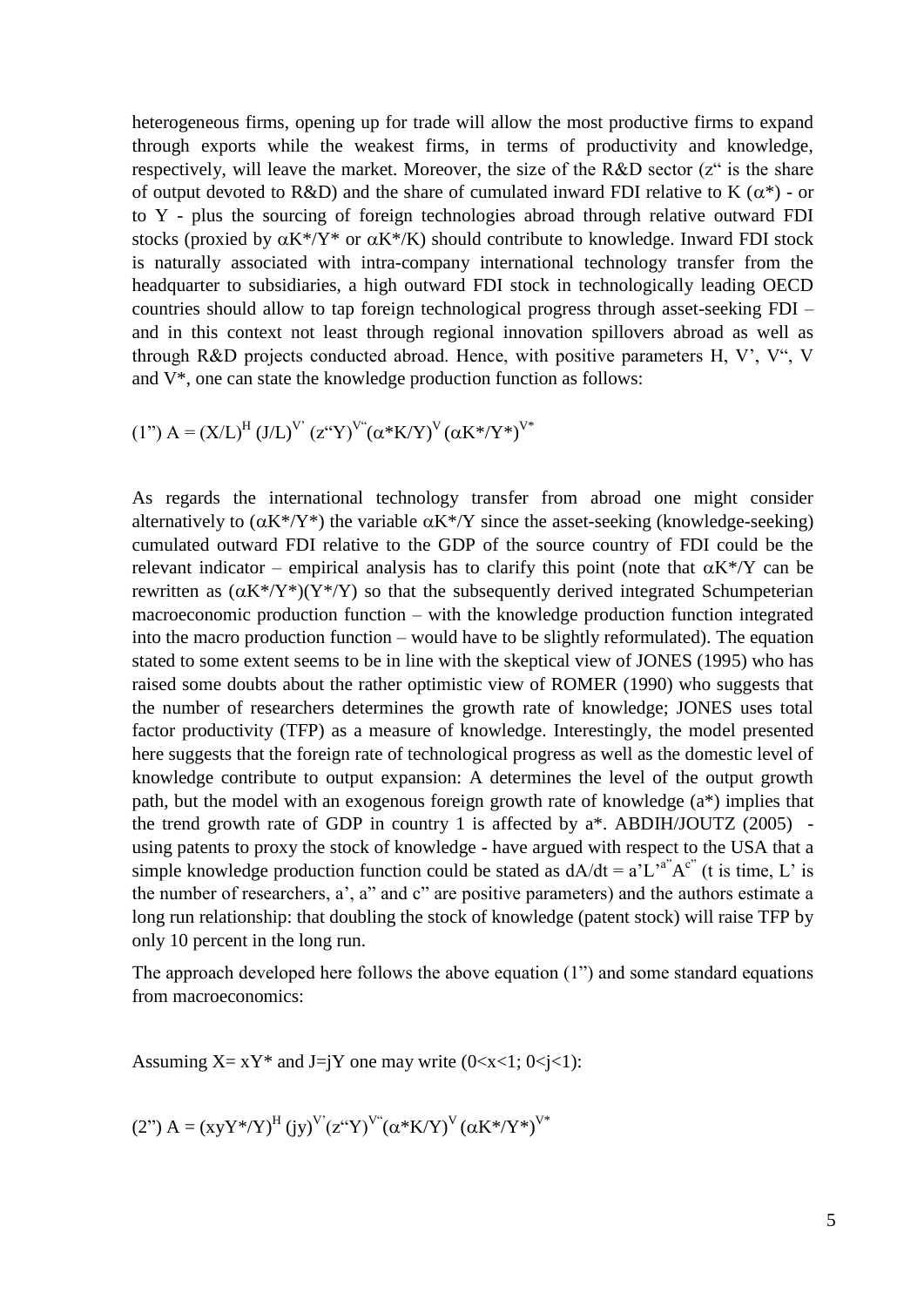The ratio of R&D workers L' to total employment L is L'/L and it is assumed (with z' denoting a positive parameter) that

 $(3") L'/L = (1/z')z$ ":

 $(3".1)$   $z^{\prime} = z^{\prime} L^{\prime} / L$ 

Hence one obtains:

 $(3"$ .2)  $z''Y = z'L'y$ 

Real GDP (Y) is assumed to be represented by the equation  $Y=(1-z^{\prime})K^{\beta}(AL)^{1-\beta}$  and abroad by  $Y^* = (1-z^{**})K^{*B^*}(A^*L^*)^{1-B^*}$  (0<B<1; 0<B\*<1); hence R&D output is considered as an intermediate input, which indeed was the standard view of the System of National Accounts until 2014. If one assumes profit maximization, and hence  $\frac{8Y}{K} = r$  (r is the real interest rate and depreciation of capital is disregarded here in order to avoid tedious calculation; abroad  $\beta^*Y^*/K^*=r^*$ ), one may rewrite the equation for the knowledge production function as follows:

$$
(4")\ A=\left(xyY^{\ast}/Y\right)^{H}\left(jy\right)^{V'}\left(z'L'y\right)^{V''}\left(\alpha^{\ast}\beta/r\right)^{V}\left(\alpha\beta^{\ast}/r^{\ast}\right)^{V^{\ast}}
$$

Rearranging the terms gives:

$$
(5") A = (xY^* / Y)^H j^V y^{H + V^* + V^*} (z' L^*)^{V^*} (\alpha^* \beta / r)^V (\alpha \beta^* / r^*)^{V^*}
$$

As can be seen, knowledge A is explained by the ratio  $Y^*$ / $Y$ , the import-GDP ratio j, per capita income y, the size of the research labor force L' and the globalization parameters  $\alpha^*$ and  $\alpha$ , respectively. One may define H" := H + V + V".

(6")  $ln A = Hln x + Hln(Y^* / Y) + V^* ln j + H^* ln y + V^* (ln z^* + ln L^*) + V(ln \alpha^* + ln \beta - ln r) + V^* (ln \alpha + ln \beta^* - ln r^*)$ 

An empirical implementation could be – with  $H' = V''$ lnz':

(7")  $\ln A = H' + H\ln x + V'\ln i + H\ln(Y^* / Y) + H''\ln y + V''\ln L' + V(\ln \alpha^* + \ln \beta - \ln r) + V^* (\ln \alpha + \ln \beta^*$  $lnr^*$ )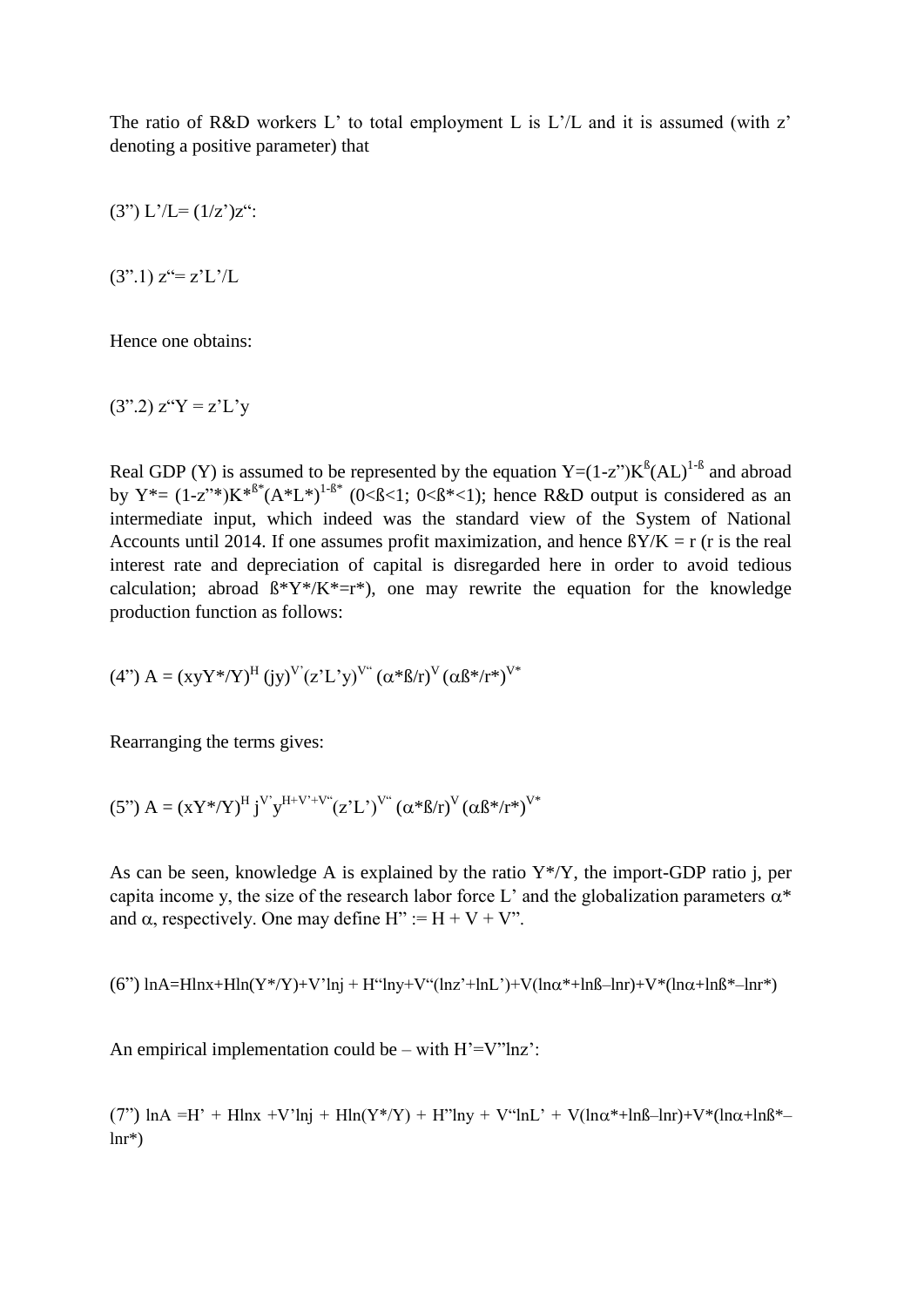This is a compact theoretical basis for the empirical analysis of a knowledge production function with inward cumulated FDI and outward cumulated FDI; if one assumes, roughly in line with a Heckscher-Ohlin setting, that production technology at home is the same as abroad with respect to  $\beta$  and  $\beta^*$  ( $\beta = \beta^*$ ), respectively, and if capital mobility brings about  $r=r^*$ , a setup with  $V=V^{\prime\prime}$  allows to consider the simplified equation for empirical implementation (otherwise the more complex version would have to be used):

(8")  $\ln A = H' + H\ln x + V'\ln j + H\ln(Y^* / Y) + H''\ln y + V''\ln L' + V\ln \alpha^* + V\ln \alpha$ 

Trade globalization would show up in the form of a rise of x and j, and FDI globalization in the form of a rise of  $\alpha^*$  and  $\alpha$ , respectively. While this formulation of the knowledge production formation is fairly straightforward, it is *a priori* not clear how well the empirical implementation will work. It is noteworthy that one may define a global economic equilibrium through the condition that Y\*/Y as well as the parameters x, j,  $\alpha$ ,  $\alpha^*$ should be constant. If  $Y/(AL)=v'$  would be constant in a steady state situation, the implication then is – taking into account that  $ln y = ln y - ln A$  – that the equation obviously implies  $(1-H)dlnA/dt = V''dlnL'/dt$ . Assuming that  $0 \leq H \leq 1$ , the implication then is that the long run steady state growth rate of knowledge is given by:

(9") dlnA/dt =  $V''/(1-H)$ ]dlnL'/dt

This equation can be understood easily if one assumes that the growth rate of researchers dlnL'/dt is constant, however, this implies skilled labor dynamics and human capital formation – assuming that research is skill-intensive. With respect to empirical analysis and panel data analysis, one may emphasize that OECD countries differ in the degree of two-way FDI intensity; many countries have relatively high FDI inflows, but rather small relative FDI outflows, but fixed country effects in panel data analysis should cover this and other aspects. For small open economies the analysis is rather straightforward, more complicated is the situation of international technology or macroeconomic interdependency. International technology interdependency could be related to technoglobalization (JUNGMITTAG, 2016; DACHS, 2016; DACHS ET AL., 2015) or to the oligopolistic international interdependency of multinational companies' production and R&D activities.

An important next analytical step is to then plug the basic knowledge production function (1") A =  $(X/L)^H (J/L)^V (z^{\alpha} Y)^V (\alpha^* K/Y)^V (\alpha K^* / Y^*)^{V^*}$  into the macroeconomic production function. Hence, export per capita X/L, import per capita J/L, the output of the R&D sector, the inward FDI stock relative to GDP and the ratio of cumulated outward FDI to foreign GDP explain knowledge. However, in a competitive environment with a Cobb Douglas function in both countries it has to be remembered that (1") can be rearranged as (5"), namely in the following compact form  $A = (XY^* / Y)^H j^V y^{H+V^*+V^*}(z'L^*)^{V^*} (\alpha^* \beta / r)^V$  $(\alpha\beta^*/r^*)^V$ <sup>\*</sup>. This formulation, which shows the impact of Y<sup>\*</sup>/Y, of per capita income, of researchers and of the inward FDI capital variable as well as the outward FDI capital variable – plus x and j as indicators of trade intensity, is the key point of departure for the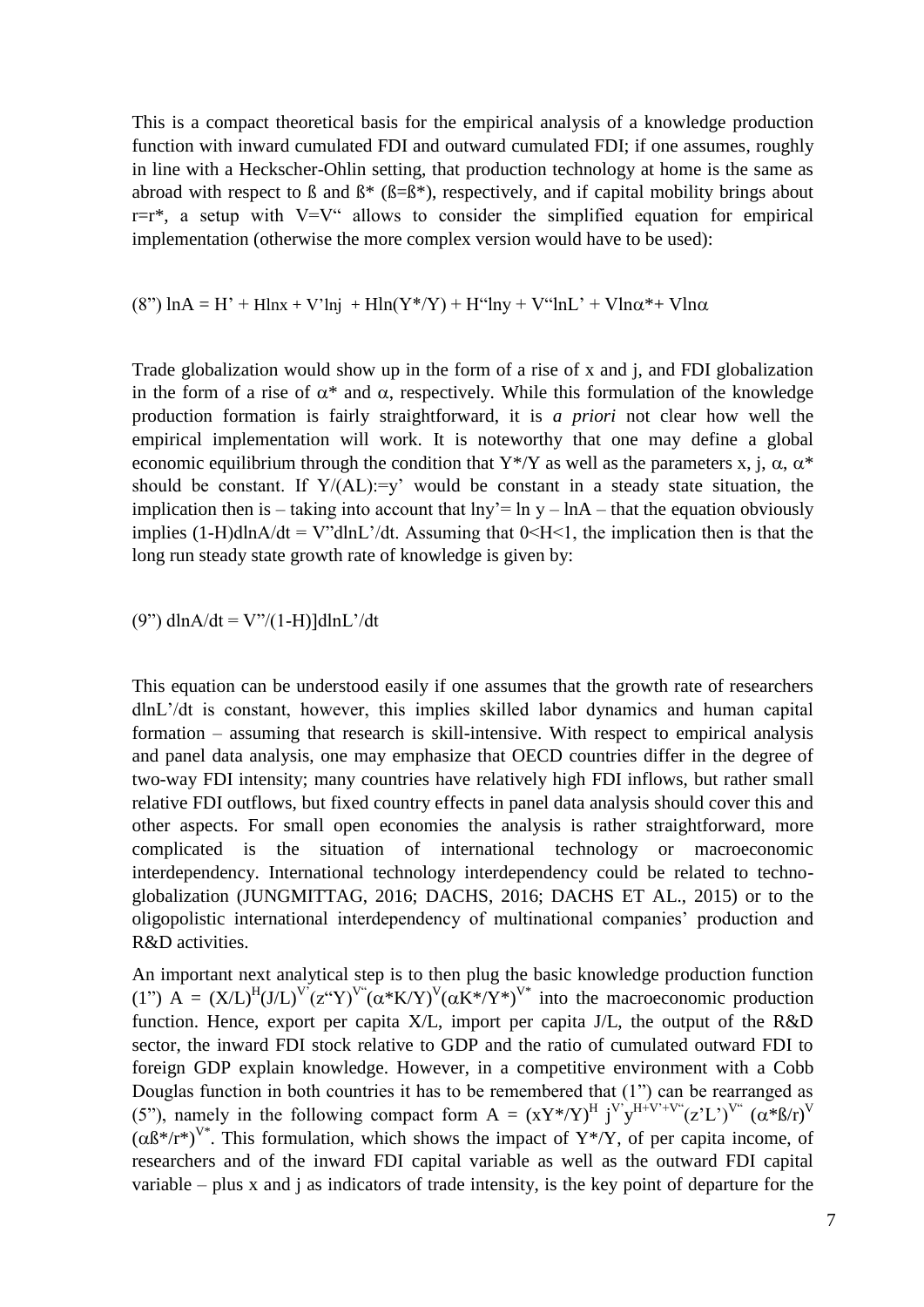next section. With respect to a more general knowledge production function – and its empirical implementation – an alternative formulation of the knowledge production function could be the equation A =  $(1+X/L)^H$   $(1+ J/L)^V$   $(z^{\alpha}Y)^{V^{\alpha}}(1+\alpha*K/Y)^V$  $(1+\alpha K^*/Y^*)^V$ <sup>\*</sup> so that the case of a closed economy with no trade and no foreign direct investment could also be covered.

# **3. The Schumpeterian Macroeconomic Production Function**

The Schumpeterian Macro Production Function (SMPF) is obtained from plugging the knowledge production function into the macroeconomic production function. For the sake of simplicity a Cobb Douglas production function  $Y = (1 - z^{\alpha})K^{\beta}(AL)^{1-\beta}$  will be considered and it is assumed here that the share z" of R&D output in GDP is an intermediate product. The knowledge production function is  $A(Y^* / Y, y, L', \alpha, \alpha^*, j, x)$  where all partial derivatives are positive. Using the rather compact specification of the knowledge production function developed here, one can easily plug it into the macroeconomic production function and in the end get a macroeconomic long run supply function (with L' denoting the number of researchers):

$$
Y = Y(K, L, L', Y^*, \alpha, \alpha^*, x, j)
$$

The partial derivatives are all positive. Hence let us consider the explicit result of plugging the knowledge production function for the open economy into the macroeconomic production function wich gives the integrated Schumpeterian production function (with nested knowledge production function A(…)):

$$
(I) Y = (1 - zn) K\beta (AL)1-\beta
$$
  
\n
$$
(II) A = (xY*/Y)H jV yH+V+V4 (z'L')V4 (α*β/r)V (αβ*/r*)V*
$$
  
\n
$$
(III)
$$
  
\n
$$
Y = (1 - zn) K\beta \left( \left( x \frac{Y*}{Y} \right)H jV' \left( \frac{Y}{L} \right)H+V+V4 (z'L')V4 (α*β/r)V (αβ*/r*)V* L \right)1-\beta =
$$
  
\n
$$
= (1 - zn) K\beta \left( xH Y*H Y-H jV YH+V+V4 \left( \frac{1}{L} \right)H+V+V4 (z'L')V4 (α*β/r)V (αβ*/r*)V* L \right)1-\beta =
$$
  
\n
$$
= (1 - zn) K\beta Y(V'+V4)(1-\beta) \left( xH Y*H jV' \left( \frac{1}{L} \right)H+V+V4 (z'L')V4 (α*β/r)V (αβ*/r*)V* L \right)1-\beta =
$$
  
\n
$$
= (1 - zn) K\beta Y(V'+V4)(1-\beta) \left( xH Y*H jV' L1-H-V'-V4 (z'L')V4 (α*β/r)V (αβ*/r*)V* \right)1-\beta
$$
  
\n
$$
Y
$$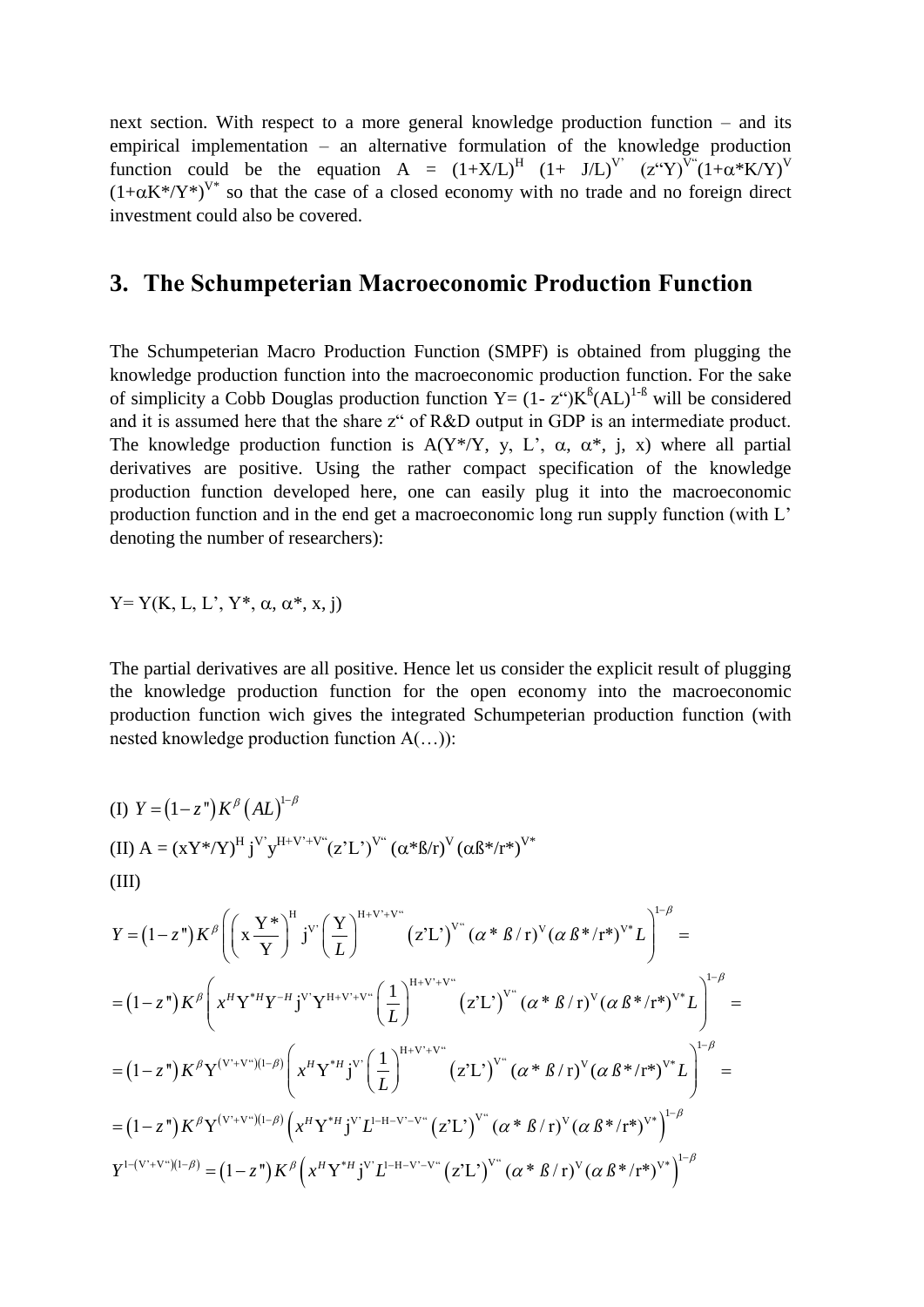$$
(IV)
$$
\n
$$
Y = \left( (1-z^*) K^{\beta} \left( x^H Y^{*H} j^{V} L^{-H-V-V^*} (z^* L')^{V^*} (\alpha * \beta / r)^{V} (\alpha \beta * (r^*)^{V^*} )^{-\beta} \right)^{\frac{1}{1-(V^*+V^*) (1-\beta)}}
$$
\n
$$
(V)
$$
\n
$$
Y = \left( (1-z^*) K^{\beta} \left( x^H Y^{*H} j^{V} L^{-H-V-V^*} (z^* L')^{V^*} (\alpha * \beta / r)^{V} (\alpha \beta * (r^*)^{V^*} )^{-\beta} \right)^{\frac{1}{1-(V^*+V^*) (1-\beta)}}
$$
\n
$$
Y = (1-z^*)^{\frac{1}{1-(V^*+V^*) (1-\beta)}} K^{\frac{\beta}{1-(V^*+V^*) (1-\beta)}} \left( x^H Y^{*H} j^{V} L^{-H-V-V^*} (z^* L')^{V^*} (\alpha * \beta / r)^{V} (\alpha \beta * (r^*)^{V^*} )^{-\frac{1-\beta}{1-(V^*+V^*) (1-\beta)}}
$$
\n
$$
\ln Y = \frac{1}{1-(V^*+V^*) (1-\beta)} \ln (1-z^*) + \frac{\beta}{1-(V^*+V^*) (1-\beta)} \ln K
$$
\n
$$
+ \frac{1-\beta}{1-(V^*+V^*) (1-\beta)} \ln (x^H Y^{*H} j^{V} L^{-H-V-V^*} (z^* L')^{V^*} (\alpha * \beta / r)^{V} (\alpha \beta * (r^*)^{V^*} )^{-\beta}
$$
\n
$$
\frac{1}{1-(V^*+V^*) (1-\beta)} \left\{ \ln (1-z^*) + \beta \ln K +
$$
\n
$$
+ (1-\beta) [H \ln x + H \ln Y^* + V' \ln j + (1-H-V^* - V^*) \ln L + V'' \ln (z^* L') + V \ln (\alpha * \beta / r) + V^* \ln (\alpha \beta * (r^*) )] \right\}
$$

It is obvious from the logarithmic equation that a positive growth rate  $dln(L'/L)$  will contibute to economic output growth in the long run. To get a better understanding as to what extent the level of the growth path and the trend growth rate itself will be affected one will have to consider a modified neoclassical growth model.

The result obtained for the Schumpeterian macroeconomic production function looks fairly compact. Real gross domestic product is a positive function of

- $\bullet$  the capital stock
- the export-GDP ratio; and foreign GDP
- the import-GDP ratio
- total labor
- the share of researchers in the total labor force
- the ratio of the inward FDI capital stock relative to the total capital stock
- the ratio of the outward FDI capital stock relative to the total capital stock abroad;
- the real interest rate at home and abroad has a negative impact on the production potential.

The latter is quite interesting since it allows a direct link to the real money supply: if money market equilibrium – in an economy with a stable price level at home and abroad is written as M/P= hY/(h'r) in the home country and as  $M^*/P^* = h^*Y^*/(h^*r^*)$  in country 2 (with positive parameters h, h', h<sup>\*</sup> and h<sup>'\*</sup>), one gets  $r = hY/(h'M/P)$  and  $r^* =$ h\*Y\*/(h'\*M\*/P\*), respectively, and thus obtains an analytical basis for monetary growth models; defining  $h/h' := h''$  and  $h*/h' = h''*,$  one can see that real money balances at home and abroad are contributing to real GDP in an open economy with inward and outward FDI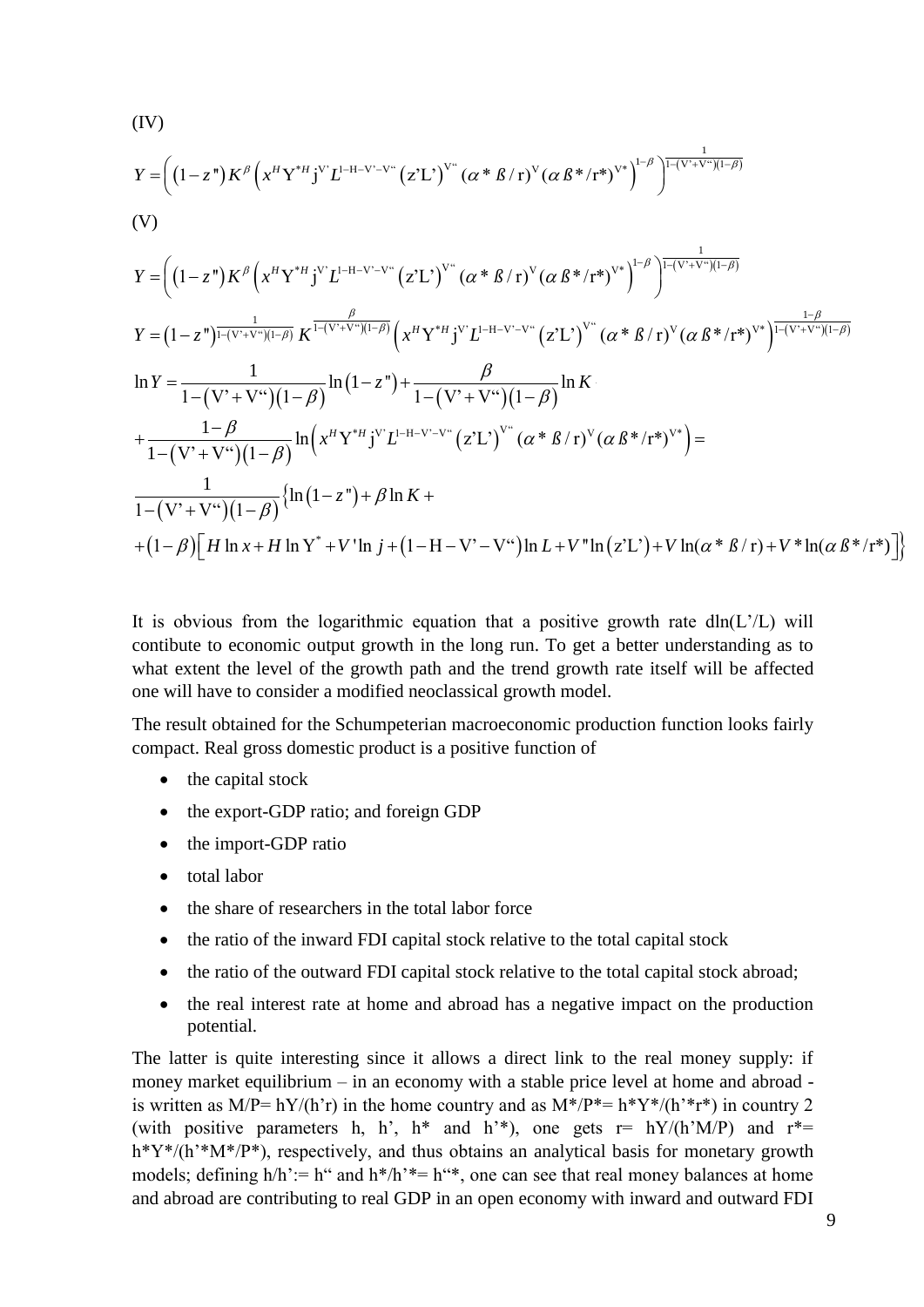(an alternative new approach in a closed economy has been suggested by WELFENS (2011) who considers real monetary balances held by private households as an implicit production factor of firms, namely on the basis of positive external effects for companies).

Real GDP thus can be written as follows:  
\n
$$
Y = (1 - z^{n})^{\frac{1}{1-(V+V)(1-\beta)}} K^{\frac{\sigma}{1-(V+V)(1-\beta)}} \left(x^{N} Y^{*H} j^{V} L^{1-H-V-V^{*}} (z^{*} L^{V})^{V^{*}} (\alpha^{*} \beta / r)^{V} (\alpha \beta^{*} / r^{*})^{V^{*}}\right)^{\frac{1-\beta}{1-(V+V)(1-\beta)}}
$$
\n
$$
Y = (1 - z^{n})^{\frac{1}{1-(V+V)(1-\beta)}} K^{\frac{1}{1-(V+V)(1-\beta)}} \left(x^{N} Y^{*H} j^{V} L^{1-H-V-V^{*}} (z^{*} L^{V})^{V^{*}} \left(\frac{\alpha^{*} \beta h^{*} M}{Yh P}\right)^{V} \left(\frac{\alpha \beta^{*} h^{*} M^{*}}{\beta Y^{*} P^{*}}\right)^{V^{*}}\right)^{\frac{1-\beta}{1-(V+V)(1-\beta)}}
$$
\n
$$
Y^{\frac{1-(1-\beta)[V+V+V]}{1-(V+V)(1-\beta)}} = (1 - z^{n})^{\frac{1}{1-(V+V)(1-\beta)}} K^{\frac{\beta}{1-(V+V)(1-\beta)}} K^{\frac{\beta}{1-(V+V)(1-\beta)}} \left(x^{N} Y^{*H} j^{V} L^{1-H-V-V^{*}} (z^{*} L^{V})^{V^{*}} \left(\frac{\alpha^{*} \beta h^{*} M}{h P}\right)^{V} \left(\frac{\alpha \beta^{*} h^{*} M^{*}}{\alpha h P}\right)^{V^{*}}\right)^{\frac{1-\beta}{1-(V+V)(1-\beta)}}
$$
\n
$$
Y = \begin{cases}\n(1 - z^{n})^{\frac{1}{1-(V+V)(1-\beta)}} K^{\frac{\beta}{1-(V+V)(1-\beta)}} K^{\frac{\beta}{1-(V+V)(1-\beta)}} K^{\frac{\beta}{1-(V+V)(1-\beta)}} K^{\frac{\beta}{1-(V+V)(1-\beta)}} K^{\frac{\beta}{1-(V+V)(1-\beta)}}
$$
\n
$$
X^{H} Y^{*H} j^{V} L^{1-H-V-V^{*}} (z^{*} L^{V})^{V^{*}} \left(\frac{\alpha^{*} \beta h^{*} M}{h P}\right)^{V} \left(\frac{\alpha \beta^{*} h^{*} M^{*}}{\alpha h^{*} P^{*}}\right)^{V^{*}}
$$

There are two key insights here:

- The real GDP thus is a positive function of both real money balances at home  $(M/P)$  and real money balances abroad  $(M*/P^*)$ .
- The exponent for K and the exponent for the large bracket term is smaller than before so that taking into account money market equilibrium conditions at home and abroad implies that the effective output elasticity with respect to capital and all variables in the large bracket terms is smaller than before.

This effective Schumpeterian production potential could be the basis for a new monetary growth model (one may, however, argue that a true monetary growth model should be based on a production function in which M/P enters directly as a productive input, namely in the form of positive external effects of households' holding of real money balances M/P: WELFENS, 2011).

Let us return to the formulation of the production potential with r and  $r^*$ . It is obvious here that if  $Y^*$  is growing in a sustained way - hence the foreign economy is already in a steady state – the implication is that the home economy is growing too; and here exports are the key driver. As the long run level of output growth is a negative function of the real interest rate, monetary policy can be considered in a quasi-monetary growth approach: If the equilibrium condition for the money market is  $M/P= hY/(h'r)$ , monetary policy – defined as a change of  $(M/P)/Y$  - can reduce the real interest rate, the level of output and thus raise output. Moreover, it can be shown that the effective Schumpeterian macro production function implies that output per capita for the special case of  $\beta$ =0.5 is a positive function of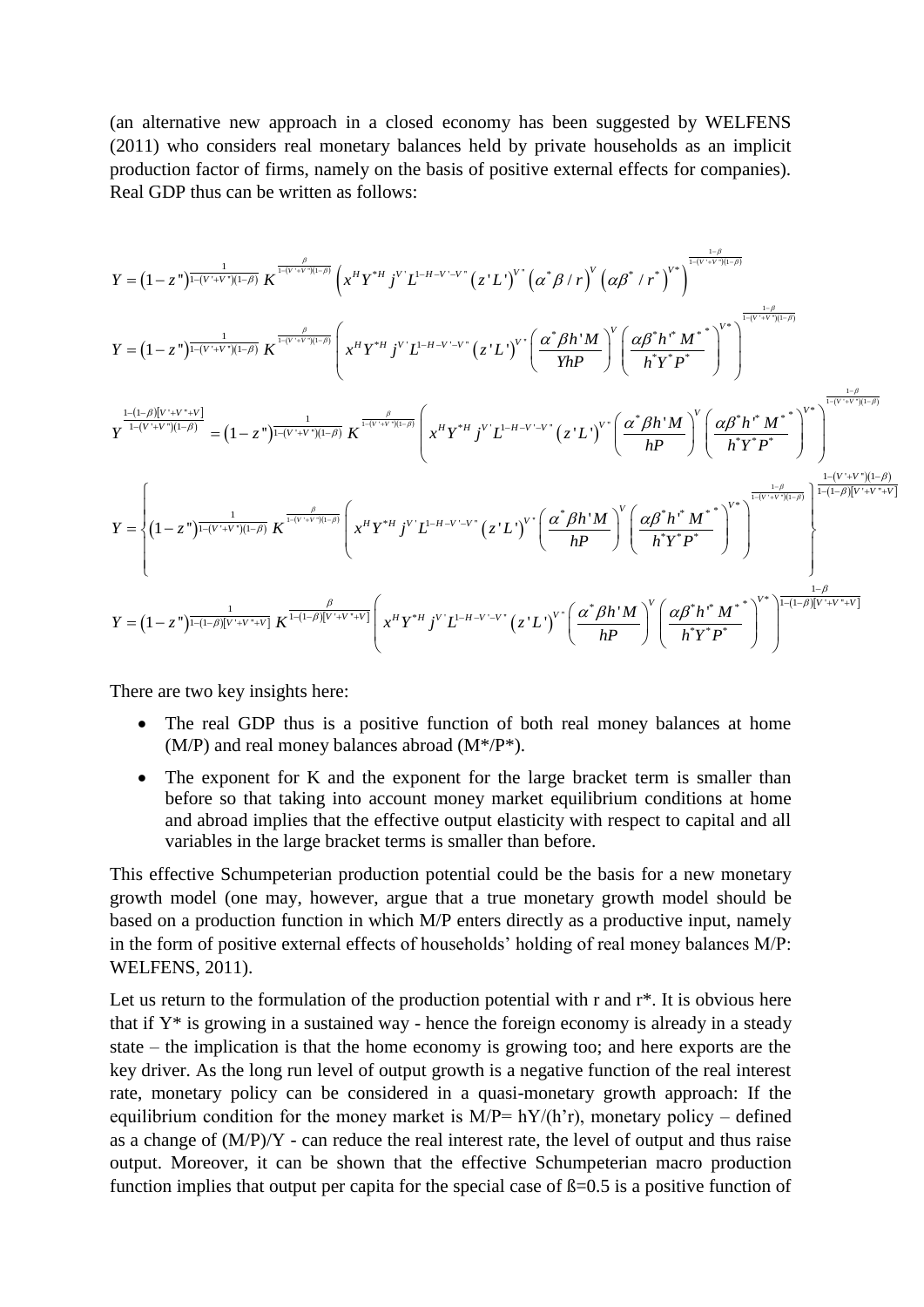capital intensity, the ratio of R&D workers in the total labor force, exports per capita, imports per capita, inward FDI intensity ( $\alpha$ ) and outward FDI intensity ( $\alpha^*$ ). For the general case  $0<\beta<1$  the function is more complicated. The special case of  $\beta=0.5$  allows to develop a Schumpeterian **Solow** growth model on the assumption that Y\*/Y is constant and L' is increasing at a constant rate.

#### **3.1 Output Elasticity with Respect to Foreign Knowledge**

If one wants to understand the role of foreign knowledge on country 1's output one has to consider the knowledge production function and the macroeconomic production in both country 1 and country 2; recall the knowledge production function (1")  $A = (X/L)^{H} (J/L)^{V'}$  $(z''Y)^{V''}(\alpha*K/Y)^V(\alpha K*/Y^*)^{V^*}$  and the formulation (5")  $A = (XY^*/Y)^H j^{V'}y^{H+V^*+V''}(z'L')^{V''}$  $(\alpha^*B/r)^V(\alpha B^*/r^*)^{V^*}$ . Let us define v:= 1 – (V'+V'')(1-B). Hence

$$
(6") Y=(1-z")K^{B/v}(x^HY*^HL^{1-H-V-V'}(z'L')^{V''}(a*B/r)^V(\alpha B*/r)^{V*})^{(1-B)/v}
$$
  
As Y\*= (1-z"\*)K\*<sup>8</sup>(A\*L\*)<sup>1-8</sup> we get:  
(7") Y=(1-z")K<sup>B/v</sup>((x<sup>H</sup>(1-z"\*)K\*<sup>8H</sup>(A\*L\*)<sup>(1-B\*)H</sup>L<sup>1-H-V-V'</sup>(z'L')<sup>V''</sup>( $\alpha$ \*B/r)<sup>V</sup>( $\alpha$ B\*/r)<sup>V\*</sup>)<sup>(1-B)/v</sup>

From this follows for the effective elasticity of output with respect to foreign knowledge that

(8") 
$$
\frac{dlnY}{dlnA^*} = (1 - B^*)H(1 - B)/v = (1 - B^*)H(1 - B)/(1 - (V^* + V^*)(1 - B)) =
$$
  
=  $(1 - B^*)H/((1 - B)^{-1} - (V^* + V^*))$ 

Thus this elasticity of output with respect to foreign knowledge is a positive function of the export per capita elasticity H in the knowledge production function and a negative function of both ß\* and ß (the output elasticity of capital in the macroeconomic production function in country 1 and country 2, respectively) as well as a positive function of the import per capita elasticity and the research output elasticity, respectively, in the knowledge production function. Thus the theoretical analysis allows getting a much better understanding of apparent international technology output effects.

#### **3.2 Endogenous Growth Model**

A growth model on the basis of a Schumpeterian macroeconomic production function can be derived here in a compact endogenous growth approach. Assume for simplicity that  $\beta$ =1- $\beta$  so that  $\beta$ = 0.5. Hence we can write

(9) y:= Y/L = (1-z")k<sup>0.5/v</sup>((x<sup>H</sup>Y\*<sup>H</sup>L<sup>-H-V-V'</sup>(z'L')<sup>V''</sup>(
$$
\alpha
$$
\* $\beta$ /r)<sup>V</sup>( $\alpha\beta$ \* $\beta$ )<sup>V\*</sup>)<sup>0.5/v</sup>  
Let us define Q:=( $(xHY*HL-H-V-V'(z'L')V''( $\alpha$ * $\beta$ /r)<sup>V</sup>( $\alpha\beta$ * $\beta$ )<sup>V*</sup>)$ 

Goods market equilibrium condition in an economy with zero depreciation and constant growth of labor (growth rate n; k:= K/L, income tax rate is  $\tau$ ) is given by:

$$
(10) dK/dt + z^{\alpha}Y = s(1 - \tau)Y
$$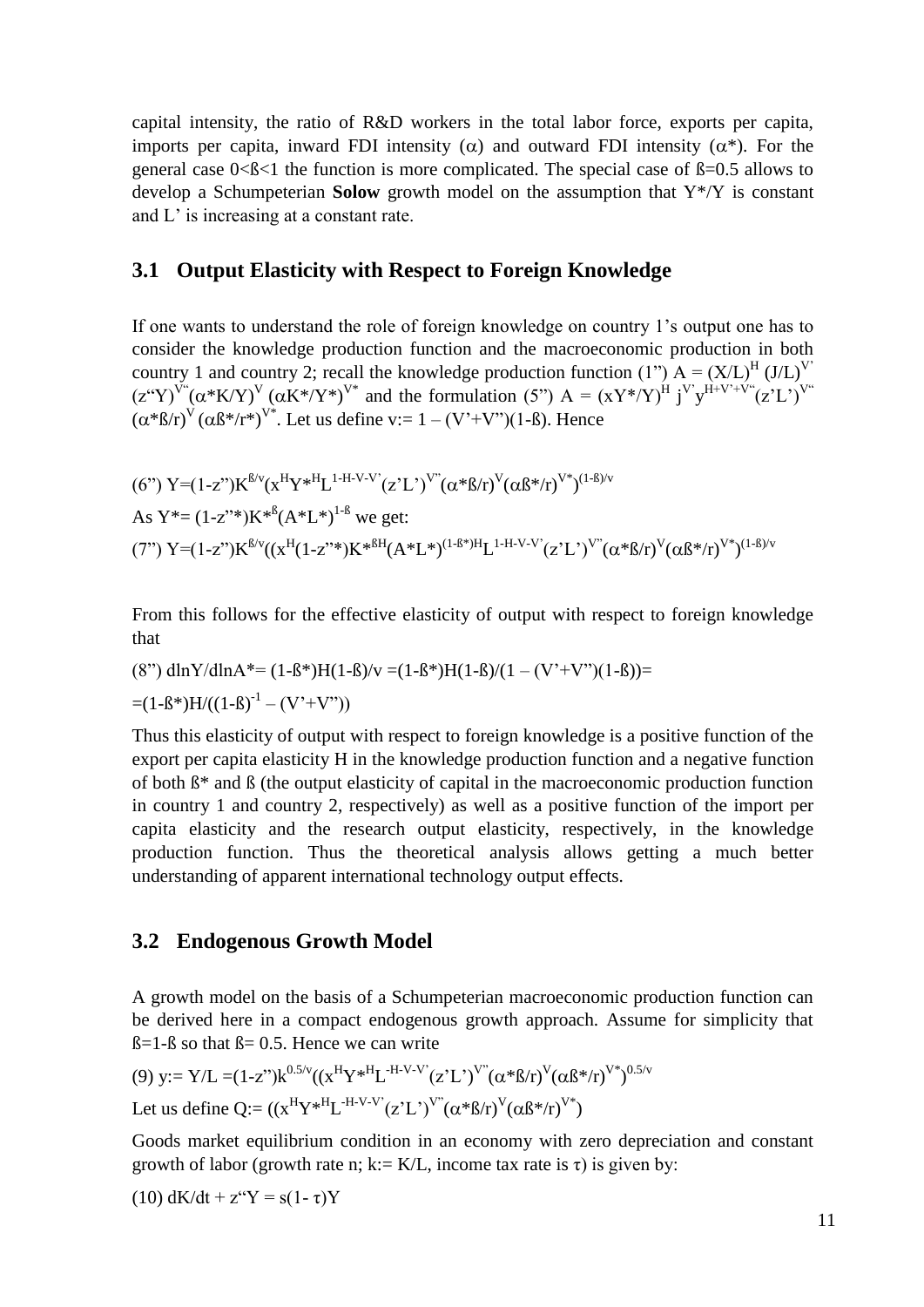For simplicity the savings function assumed here is  $s(1 - \tau)Y$ . Hence we get for the case of an exogenous growth rate of L, namely n (# for steady state;  $L(t) = L_0 e^{int}$ , where e' is the Euler number and t is the time index):

(11) 
$$
dk/dt = (s(1-\tau) - z^{\epsilon})(1-z^{\epsilon})k^{0.5/\nu}Q^{0.5/\nu} - nk; 0 < 0 < 0 < 1
$$
; n>0  
(12)  $k \# = Q^{0.5/\nu} ((s(1-\tau) - z^{\epsilon})(1-z^{\epsilon})/n)^{1/(1-0.5/\nu)};$   
(13)  $y \# = Q^{0.5/\nu} (1-z^{\epsilon}) ((s(1-\tau) - z^{\epsilon})(1-z^{\epsilon})/n)^{(0.5/\nu)/(1-0.5/\nu)}Q^{0.5/\nu}$ 

$$
(14)\hskip 1.5mm y\#=(x^{H/v}Y^{*H/v}L^{(H-V-V')/v}(z'L')^{V''/v}(\alpha^*B/r)^{V/v}(\alpha\beta^*/r)^{V'*/v})(1-z^{\varepsilon})^{l/(1-0.5/v)}(s(1-\tau)-z^{\varepsilon\varepsilon})/n)^{(0.5/v)/(1-0.5/v)}
$$

One can rewrite Y\*/L as  $(Y^*/L^*)(L^*/L)$  and – with  $y^*:= Y^*/(A^*L^*)$  – therefore Y\*/L=  $y^*A^*e^{a^*t}$ . Therefore one can restate the equation as follows:

(15) 
$$
y \# = (x^{H/v} y^{*H/v} (L*/L)^{H/v} L^{(V'' \cdot H \cdot V \cdot V')H/v} (z'L'/L)^{V''/v} (\alpha^* \beta/r)^{V/v} (\alpha \beta^* / r)^{V^* / v})
$$
  
\n $(1-z^{(c)})^{1/(1-0.5/v)} (s(1-\tau)-z^{(c)})/n)^{(0.5/v)/(1-0.5/v)}$ 

If abroad  $S^*=(1-\tau^*)Y^*$  and – assuming that dln(A\*)/dt = a\* and constant and n\* is constant – the steady state solution for y'\* can be written as  $(s*(1-\tau^*)/(a^*+n^*))^{\beta^*/(1-\beta^*)}$ ; the economy in country 2 for the sake of simplicity thus is characterized by a standard neoclassical (Solow) growth model result.

$$
(16) \ y \# = (x^{\text{H/v}} \ (s^*(1-\tau^*)/(a^*+\pi^*))^{6^* \text{H/(1-}6^*)/v} (L^* / L)^{\text{H/v}} (z^* L')^{V''/v} (\alpha^* \beta / r)^{V/v} (\alpha \beta^* / r)^{V^* / v})
$$
  

$$
(1-z^{\text{``}})^{1/(1-0.5/v)} (s(1-\tau)-z^{\text{``}})/n)^{(0.5/v)/(1-0.5/v)} L_0^{(V'' \cdot H - V - V')H V''/(vv)} A^*_{0}{}^{H/v} e^{\lambda (a^*+\pi)/(H/v)t}
$$

Thus, the steady state growth rate of y is  $(a^*+n)(H/v)$ .

#### **3.3 Golden Rule**

The golden rule that maximizes per capita consumption is given by the condition dY/dK  $=(a^*+n)(H/v)$  and, recalling the definition of v:= 1 –  $(V^+V^*)(1-\beta)$ , therefore also by the condition:

= 
$$
(a^*+n)(H/v)
$$
 and, recalling the definition of v:=  $1 - (V'+V'')(1-\beta)$ , therefore also by the  
condition:  

$$
(17) \qquad (a^*+n)\left(\frac{H}{v}\right) = \frac{\beta}{v} K^{\frac{\beta}{v}} \left( (1-z^n) \left( x^H Y^{*H} j^{v'} L^{N'} (z'L')^{v''} \left( \frac{\alpha \ast \beta}{r} \right)^{v} \left( \frac{\alpha \beta \ast}{r^*} \right)^{v^*} \right)^{1-\beta} \right)^{\frac{1}{v}}
$$

If one assumes profit maximization in the form marginal product of capital  $Y_K = r$  (r is the real interest rate) the implication is that  $r = (a^*+n)(H/v)$  which is quite interesting since in the case of a big country 2 the reading is that the real interest rate is determined by the foreign variable a\* and the domestic population growth rate n as well as the parameters H and v; recall v:=  $1 - (V^*+V^*)(1-\beta)$  so that four supply side parameters determine r in this new setup, namely the output elasticity ß negatively while the knowledge production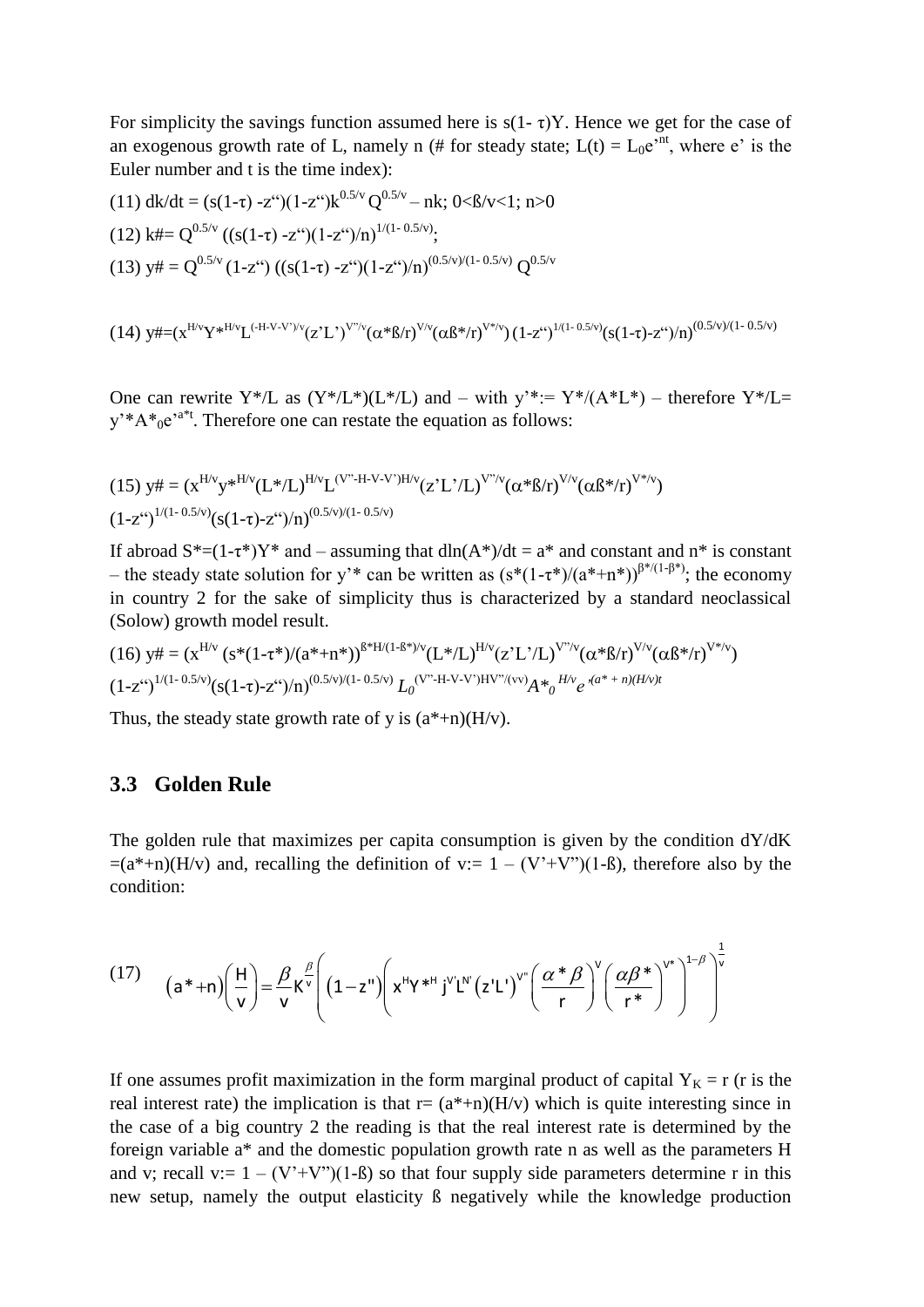parameters H, V' and V" have a positive impact on the real interest rate. It is noteworthy that a rise of  $\beta$  – e.g. caused by the expansion of information and communication technology - will reduce the real interest rate.

#### **3.4 Labor Market Demand and other Macro Aspects**

3.4 Labor Market Demand and other Marco Aspects  
\nThe marginal product of overall labor Y<sub>L</sub> is given by (with N':= 1-H-V-V'):  
\n(18) 
$$
Y_L = \frac{N'(1-\beta)}{V} L^{\frac{(1-\beta)(1+H-V+V'')-1}{V}} \left( (1-z'')K^{\beta} \left( x^H Y^{*H} j^{V'} (z'L')^{V''} \left( \frac{\alpha^* \beta}{r} \right)^V \left( \frac{\alpha \beta^*}{r^*} \right)^{V^*} \right)^{1-\beta} \right)^{\frac{1}{V}}
$$
\nClearly, obviously the marginal product of labor is a positive function of both the domestic

Clearly, obviously the marginal product of labor is a positive function of both the domestic and foreign capital stock, the foreign level of knowledge, the employment abroad, the number of researchers, the inward FDI parameter  $\alpha^*$ , the outward FDI parameter  $\alpha$ 

The demand for labor therefore is (with  $N' = 1-H-V-V'$ ):

(19)

number of researchers, the inward FDI parameter 
$$
\alpha^*
$$
, the outward FDI parameter  $\alpha$   
\nThe demand for labor therefore is (with N':= 1-H-V-V'):  
\n(19)  
\n
$$
L^{d} = \left(\frac{vw}{N'(1-\beta)}\right)^{\frac{v}{(1-\beta)(1-H-V+V'')-1}} \left( (1-z^{u})K^{\beta} \left(x^{u}Y^{u}Y^{v}Y^{v}\right)^{v}(z'L^{v})^{v}\left(\frac{\alpha^{u}R}{r}\right)^{v}\left(\frac{\alpha\beta^{u}Y^{v}}{r^{u}}\right)^{1-\beta}\right)^{-\frac{1}{(1-\beta)(1-H-V+V'')-1}}
$$
\nThe demand for labor thus depends on many interesting variables. As regard the marginal

The demand for labor thus depends on many interesting variables. As regard the marginal product of capital it can be written as:  
\n
$$
(20) \gamma_{\mathbf{k}} = \frac{\beta}{v} \kappa^{\frac{\beta}{v}} \left( (1 - z^{\mathsf{H}}) \left( \kappa^{\mathsf{H}} \gamma^{\mathsf{H}} \right)^{v} L^{\mathsf{H}} (z^{\mathsf{H}} L^{\mathsf{H}}) \left( \frac{\alpha^* \beta}{r} \right)^{v} \left( \frac{\alpha \beta^*}{r^*} \right)^{v^*} \right)^{\frac{1}{v}}
$$

The marginal product of researchers is given by:  
\n(21) 
$$
Y_L = L^{\frac{V''(1-\beta)}{V}} \left( (1-z^{\nu})K^{\beta} \left( x^H Y^{*H} j^{V} L^{N} z^{IV^{\nu}} \left( \frac{\alpha * \beta}{r} \right)^{V} \left( \frac{\alpha \beta *}{r^*} \right)^{V^*} \right)^{1-\beta} \right)^{\frac{1}{V}}
$$

Denoting the nominal wage of researchers by W' and the real wage by w', profit maximization will lead to w'= Y<sup>L'</sup>. Under profit maximization the implied demand for skilled labor (researchers ) is given by the condition:<br>

Denoting the nominal wage of researchers by W' and the real wage by w', profit maximization will lead to w' = Y<sup>L'</sup>. Under profit maximization the implied demand for skilled labor (researchers) is given by the condition:  
\n(22) 
$$
L^{1d} = w^{1\sqrt{1-(1-\beta)}} \left( (1-z^n)K^{\beta} \left( x^n Y^{*H} j^V L^N z^{IV^*} \left( \frac{\alpha^* \beta}{r} \right)^V \left( \frac{\alpha \beta^*}{r^*} \right)^{V^*} \right)^{1-\beta} \right)^{-\frac{1}{V^* (1-\beta)}}
$$
\nThus, we get a symmetry function from the same step of an even average, we have

Thus one gets a comprehensive view for the case of an open economy on how many domestic and foreign influences affect the marginal product of labor and researchers, respectively.Trade intensity as well as FDI globalization parameters and foreign output determine the demand for researchers.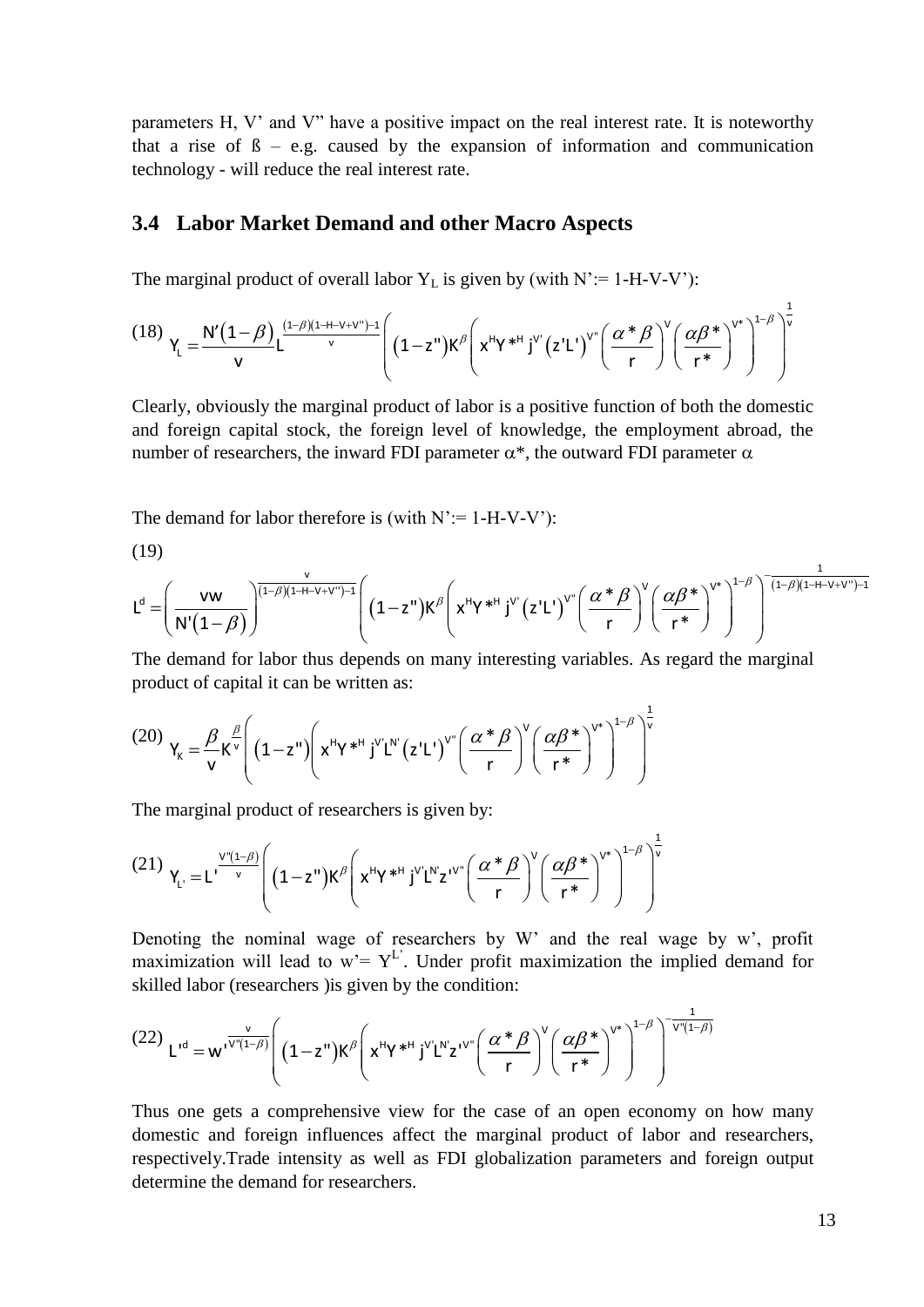#### **3.5 Hybrid Medium-Term Macro Model**

If in reality goods market equilibrium in the medium run is characterized on the aggregate demand side by both current income and steady state income (WELFENS, 2011) so that an adequate medium-term macro model would have to consider a weighted composite effective real income Z (with  $\Omega$ ' denoting the weighting factor of permanent income in the form of steady state income Y#,  $0 < c < 1$ ;  $0 < c' < 1$ ; for the sake of simplicity no discounting of future income takes place and foreign GNP is already in the steady state). Assuming a Cobb-Douglas production function in each of the two countries considered, we can write for Z and  $Z^*$ , respectively ( $\alpha$  denoting the share of capital owned by foreign investors from country 1 in country 2;  $\alpha^*$  denoting the share of capital owned by foreign investors from country 2 in country 1; and  $q^* := eP^*/P$  where e is the nominal exchange and P the price level):

$$
(23) \quad Z = Y(1-\alpha*B) + \alpha B*Y*q*
$$

(24) 
$$
Z^* = Y^*(1 - \alpha \beta^*) + \alpha^* \beta Y / q^*
$$

Here, gross national income is Y plus real net profit transfers from abroad - profits of country 2 subsidiaries amount to  $\alpha$ <sup>\*</sup> $\beta$ Y in country 1 provided there is competition in goods and factor markets. Profits accruing from subsidiaries abroad are  $\alpha \beta^* Y^*$  and to express those profits in domestic goods units of country 1,  $\alpha \beta^* Y^*$  has to be multiplied by q<sup>\*</sup>; profits of foreign subsidiaries in country 1 are  $\alpha$ <sup>\*</sup> $\beta$ Y in good units of country 1 (when expressed in goods units of country 2, the term  $\alpha^* \beta Y/q^*$  has to be considered). Hence if one assumes that consumption and imports are not proportionate to GDP but rather to Z – and exports to  $Z^*$  -, one can state as a medium-term condition for goods market equilibrium (WELFENS, 2011)

$$
(25) Y = (1-\Omega')c(1-\tau)(1-\alpha*B)Y + \Omega' c'(1-\tau)Y\#(1-\alpha*B) + b''(BY/K - r) + G + x(Y^*\#(1-\alpha B^*)q^* + \alpha BY) - j[(1-\Omega')c(1-\tau)Y(1-\alpha*B) + \Omega' c'(1-\tau)(1-\alpha*B)Y\#]
$$

The first term [...] on the right hand side is planned consumption. Exports depend, of course, on real income abroad and imports are a positive function of disposable real GNP (here the investment function is simply  $b''(BY/K - r)$  and G is government consumption. The difference between GDP (Y) and GNP (Z) is net income from abroad, namely profits obtained from subsidiaries abroad minus profits paid to foreign subsidiaries in country 1). It is obvious that the fiscal multiplier now looks different and that other multipliers also differ from traditional macro models. The steady state GDP has to be calculated from an endogenous growth model. One may also emphasize that  $\Omega'$  might have varying numbers over time, 1 if the economy is in the full employment steady state solution, between 0 and 1 otherwise.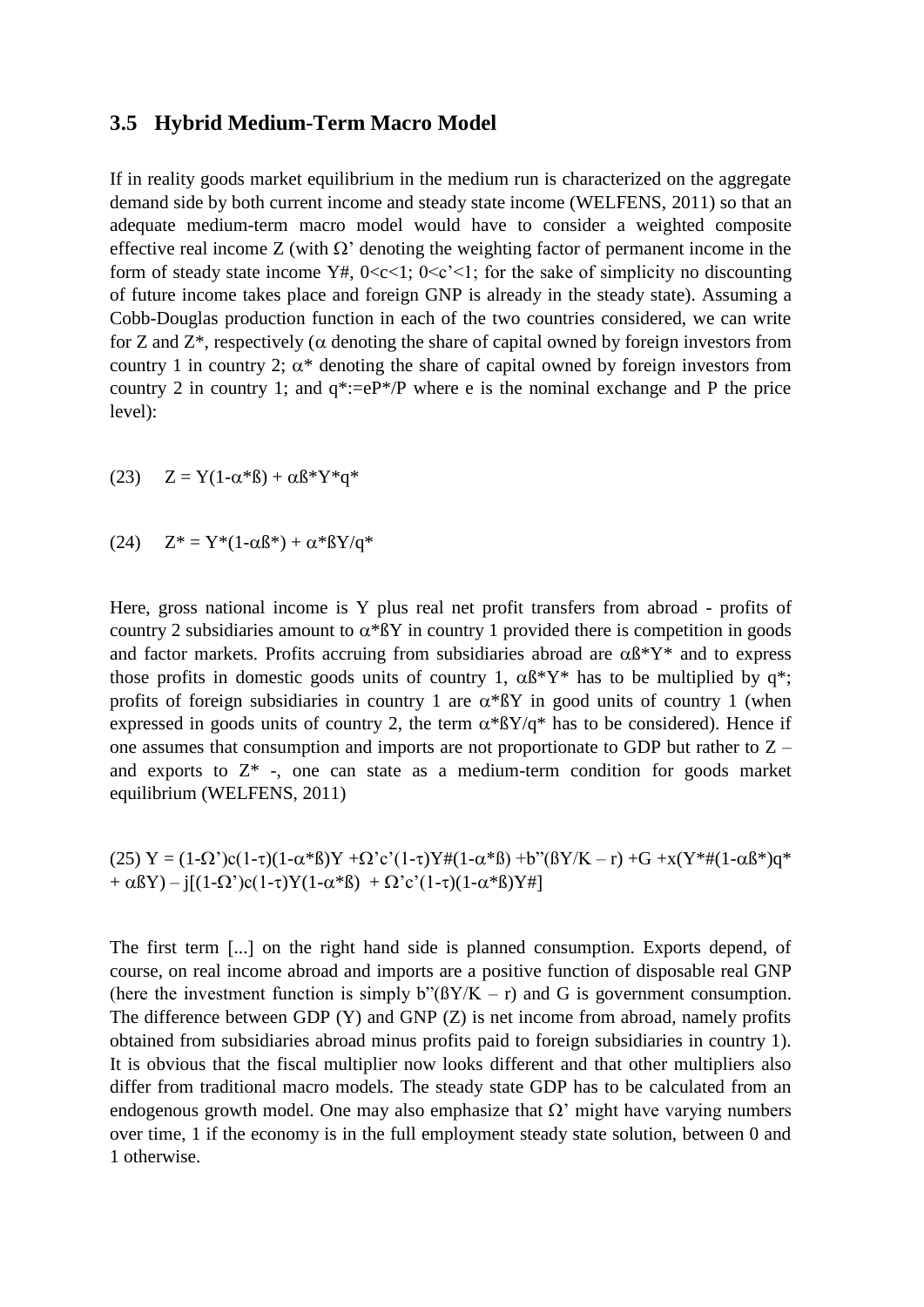#### **3.6 Further Extensions**

There are many opportunities for additional research to be conducted. Since the Schumpeterian Macro Production Function includes Y\* on could also focus on a situation of an asymmetric international business cycle where country 1 is at full employment while country 2 is facing underutilization of the production potential so that Y\* could be covered by a Keynesian macro model with technology included – e.g.  $A^*$  would enter the investment function and the export function (WELFENS, 2011). Moreover, in a full macro model with an additional equilibrium condition for the money market and the foreign exchange market one also will get new insights into the equilibrium exchange rate. To the extent that (with positive parameter b' and b") a medium term investment function  $I=$  $b''(Y_K - r) + b'(A/A^*)$  is used the logic of the knowledge production function and the macroeconomic production function will enter even a compact open economy macro model via the investment function via both  $Y_K$ , A and  $A^*$ ; a compact export function (with positive parameters x' and x") could be  $X = xZ^* + x^A + (A + x^B)q^*$  and the import function would read  $J = iZ - i^A/A^* - i^G *$  where *i*' and *j*" are positive parameters.

In an international full employment perspective it also is possible to model  $Y^*$  in an analogous way as Y in country 1 so that a Schumpeterian macroeconomic production function is relevant in country 1 and country 2: This is a useful approach to study long run international output interdependency. The production function as well as the knowledge production function could additionally include information and communication technology as a distinct input so that this important strand of research also could be analyzed in future research in a more consistent open economy context – possibly including international spillover effects plus network effects.

### **4. Policy Conclusions**

There are some important conclusions to be drawn here. In a world economy characterized by globalization and innovation dynamics it is highly relevant to carefully consider the knowledge production function in an open economy and its implications for the macroeconomic production function. As regards the knowledge production function of EU countries, there is clear evidence (JUNGMITTAG/WELFENS, 2016) that the number of researchers, the per capita income and the inward FDI stock relative to GDP significantly raise the number of patent applications. Patents, in turn, raise real GDP so that government's R&D policy has to consider a complex perspective: It is not only important to ask whether the marginal social domestic benefits exceed private innovators' benefits, rather one should take into account that higher patent applications and actual patents granted, respectively, will also contribute to international real income effects provided that the country considered is big. This international output transmission effect will have a positive real income feedback on the home country – assuming two big countries to be considered (for example the EU and US) - macroeconomic externality. This positive per capita effect – assuming the population in country 1 and country 2 to be given – in turn stimulates R&D efforts and patent applications, respectively, so that there is a positive intertemporal spillover effect of innovations that so far has not been considered in the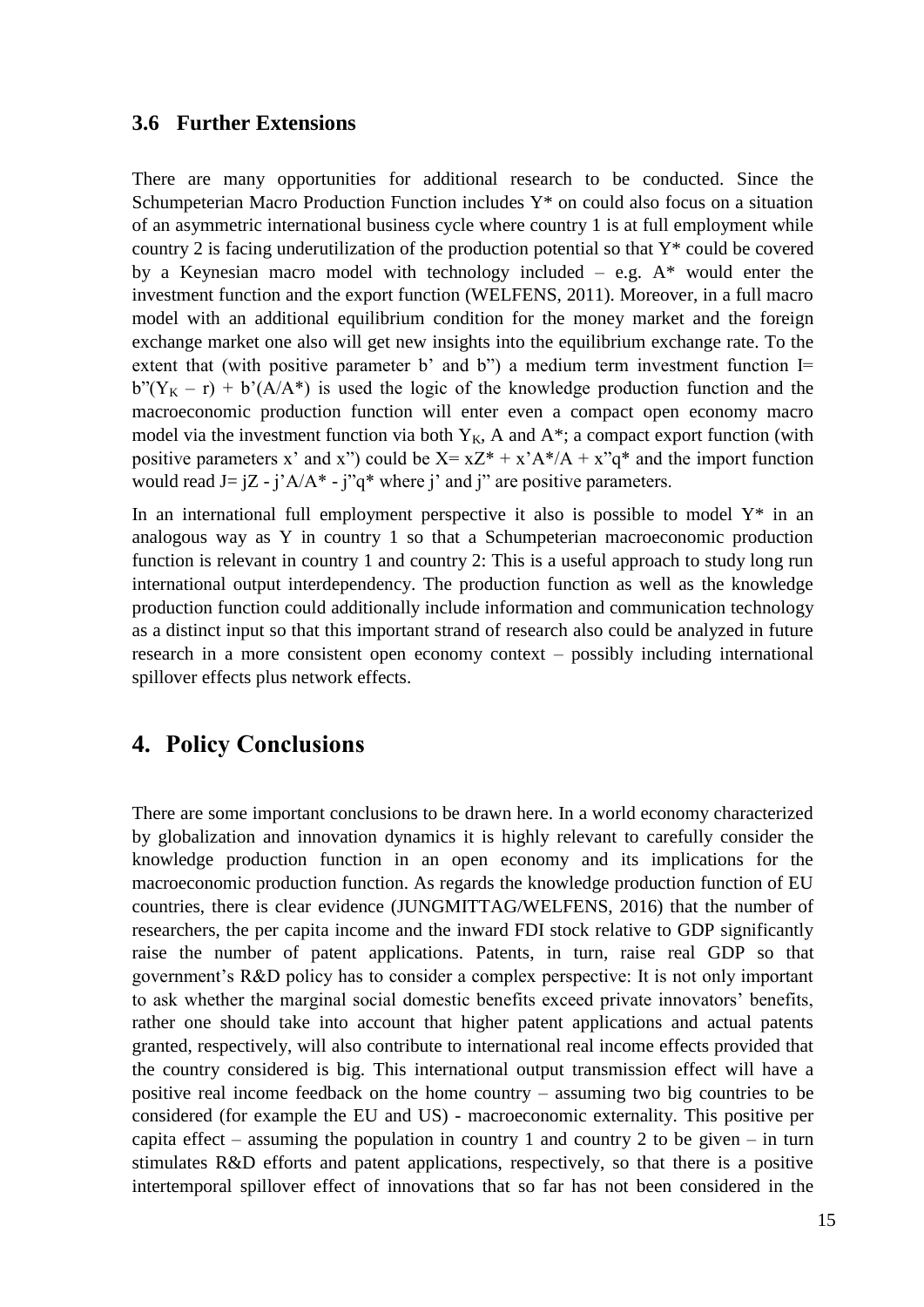literature in this context. It might, however, have been covered to some extent indirectly and implicitly in studies looking at path dependency of innovation dynamics. If there are such positive external effects of researchers and inward FDI stocks, there would also be new arguments why government should not only subsidize R&D activity but inward FDI flows – relative to GDP - as well. A specific question could be to focus on the optimum R&D activity level (see appendix 1). The impact of globalzation on factor income shares also could be considered in a new way, however, a CES function is adequate for this (some aspects are highlighted in the appendix 2).

The internalization of positive international external effects should guide corporate tax policy, however, there is an international coordination problem since without coordination of tax policy there is the risk of excessive subsidization which could distort factor allocation considerably. In a two country model (with two big countries) there could be a problem of international R&D policy interaction so that an R&D subsidy race could occur; if it brings countries closer to the optimum R&D intensity this should not be considered to be a major problem. Rather, in open economies with rising export-GDP ratios – including exports of the R&D sector and of innovative intermediate products, respectively – there is some probability that part of R&D efforts will contribute to raising foreign real income so that the problem of low government incentives for an optimum R&D promotion could increase in the context of economic globlization. In such a context international R&D cooperation might be required.

The supply-side formulation of the production potential in an open economy with trade, FDI and research is also important for long run output multiplier effects. In an analogy to a Schumpeterian production function for country 1, a similar production function can be stated for country 2, and on this basis the long run equilibrium Y,  $Y^*$  and  $Y^*$  and  $Y^*$ #, respectively, can be considered. Moreover, the optimum innovation policy at home and abroad can be discussed in a more realistic setup.

Long run as well as medium-term fiscal and monetary policy could be analyzed within the new framework. Generally, one may expect that policymakers will get a much better understanding of the role of innovation dynamics at home and abroad. Some of the important findings of PIKETTY (2014) on changes in income distribution could also be analyzed in a better way (see also WELFENS, 2014; WELFENS, 2015). It also becomes clear that, from a supply-side perspective, globalization – assuming an interplay of both two-way FDI and trade – is not neutral for both small countries and big countries. The Schumpeterian dimension of the macroeconomic production function should be emphasized more clearly and certainly the important role of multinational companies' international investment should become a standard feature of International Macroeconomics. The reflections presented here are both a modest contribution to Schumpeterian Economics and a clear statement in favor of a more realistic open economy macro analysis as well as an approach in favor of taking a broader look at modern regional integration analysis.

Finally, there are crucial implications for the analyis of broad regional integration schemes such as TTIP or TPP and a more realistic and comprehensive empirical analysis. The interaction of trade, foreign direct investment and innovation is crucial to understand in the context of regional integration and integration policies. Moreover, the economic policy debate can be quite misguided if FDI and innovation effects are ignored in deep integration projects (such as TTIP and TPP) – the TTIP-study of FRANCOIS ET AL. (2013) for the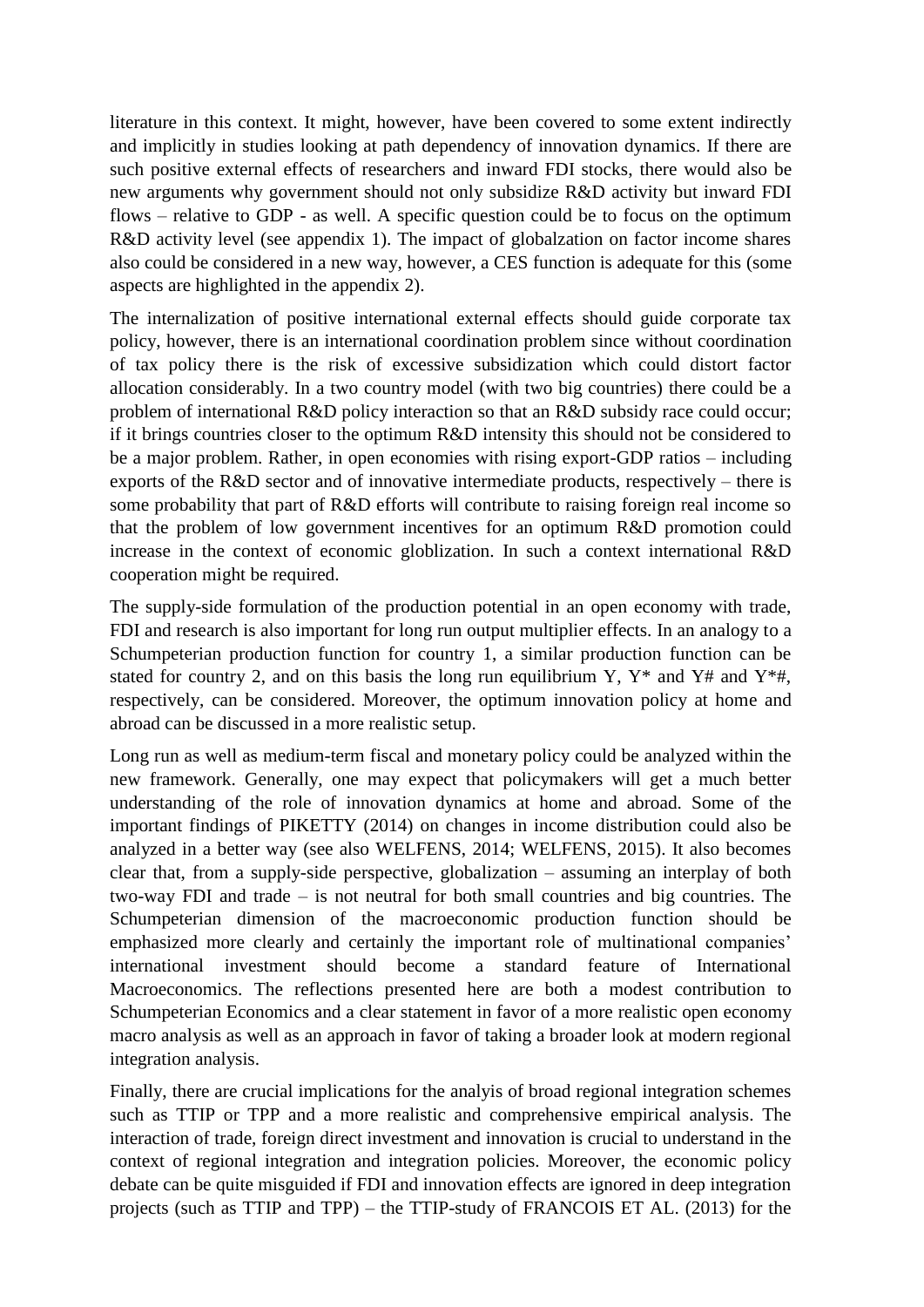European Commission that looks mainly at trade effects and to some extent also at FDI aspects while neglecting innovation effects is a typical case. This official study puts the economic welfare effect in the context of trade creation at 0.5% for the EU and 0.4% for the US, but this clearly seems to be a considerable underestimation for the two countries ("EU" as a country in an analytical sense) that stand for the two top source countries of international patents and innovation dynamics, respectively, and that also represent the two leading FDI source countries and two of the three global FDI host countries. At the bottom line there are many interesting implications of the new approach presented and much further research will be needed.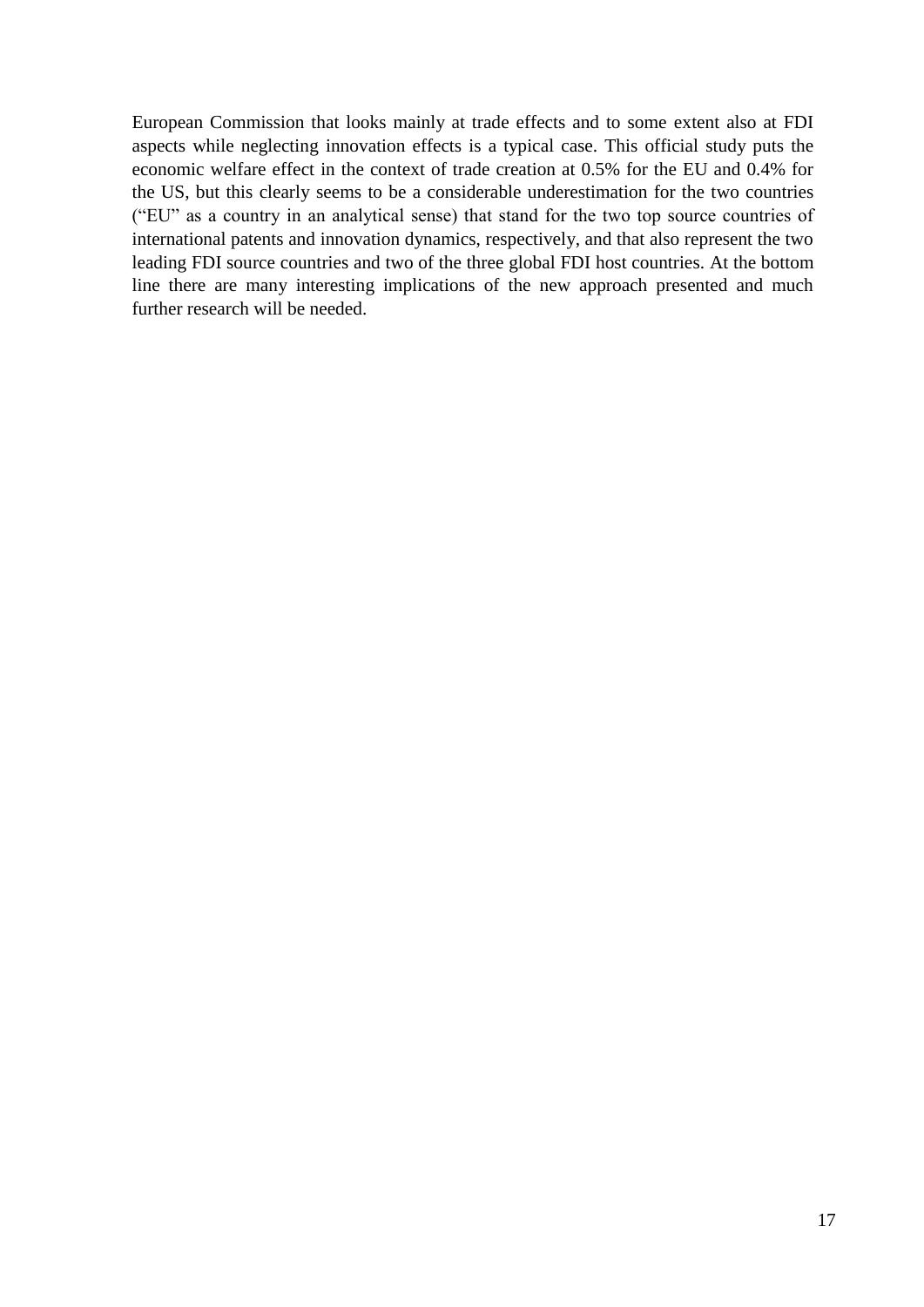### **References**

- Abdih, Y.; Joutz, F. (2005), Relating the Knowledge Production Function to Total Factor Productivity: An Endogenous Growth Puzzle, IMF Working Paper, WP/05/74.
- Aghion, P.; Howitt, P. (1998), Endogenous Growth Theory, Cambridge/Massachusetts: MIT Press.
- Asian Development Bank (2015), Asian Economic Integration Report: How Can Special Economic Zones Catalyze Economic Development?, Asian Development Bank, Manila.
- Bönte, W. (2001), Wie produktiv sind Investitionen in industrielle Forschung und Entwicklung? (How productive are investments into industrial R&D), Wirtschaft und Statistik, 2001/4, 312-320.
- Coe, D.T.; Helpman, E. (1995), International R&D Spillovers, European Economic Review, Vol. 39, 859-887.
- Dachs, B. (2016), Techno-Globalisierung als Motor des Aufholprozesses im österreichischen Innovationssystem, Beitrag im Rahmen des EIIW-Forschungsprojektes "EU-Strukturwandel, Leitmärkte und Techno-Globalisierung", project for Hans-Böckler-Stiftung, Düsseldorf, forthcoming.
- Dachs, B. et al. (2014), The Internationalisation of Business R&D, New Perspectives on the Modern Corporation, Edward Elgar Publishing, Cheltenham, United Kingdom.
- Dunning, J.; Lundan, S.M. (2008), Multinational Enterprises and the Global Economy, 2nd edition, Cheltenham: Edward Elgar.
- Francois, J. et al. (2013), Reducing Transatlantic Barriers to Trade and Investment, London: CEPR (for the European Commission).
- Graham, E.M.; Krugman, P. (1995), [Foreign Direct Investment in the United States, 3rd](https://ideas.repec.org/b/iie/ppress/52.html)  [Edition,](https://ideas.repec.org/b/iie/ppress/52.html) [Peterson Institute Press: All Books,](https://ideas.repec.org/s/iie/ppress.html) Peterson Institute for International Economics, Washington DC.
- Griliches, Z. (1979), [Issues in Assessing the Contribution of Research and Development to](https://ideas.repec.org/a/rje/bellje/v10y1979ispringp92-116.html)  [Productivity Growth,](https://ideas.repec.org/a/rje/bellje/v10y1979ispringp92-116.html)" [Bell Journal of Economics,](https://ideas.repec.org/s/rje/bellje.html) vol. 10, 92-116.
- Jungmittag, A. (2016), Techno-Globalisierung, Beitrag im Rahmen des Forschungsprojektes "EU-Strukturwandel, Leitmärkte und Techno-Globalisierung", Hans-Böckler-Stiftung, Düsseldorf, forthcoming.
- Jungmittag, A. (2004), Innovations, technological specialization and economic growth in the EU, International Economics and Economic Policy, Vol. 1, 247-273.
- Jungmittag, A.; Welfens, P.J.J. (2016), TTIP: Beyond Trade the Dynamics of Foreign Direct Investment, Patents and Output Growth, EIIW working paper 212, forthcoming.
- Jungmittag, A.; Welfens, P.J.J. (2009), Liberalization of EU telecommunications and trade: theory, gravity equation analysis and policy implications, International Economics and Economic Policy, Vol. 6, 23-39.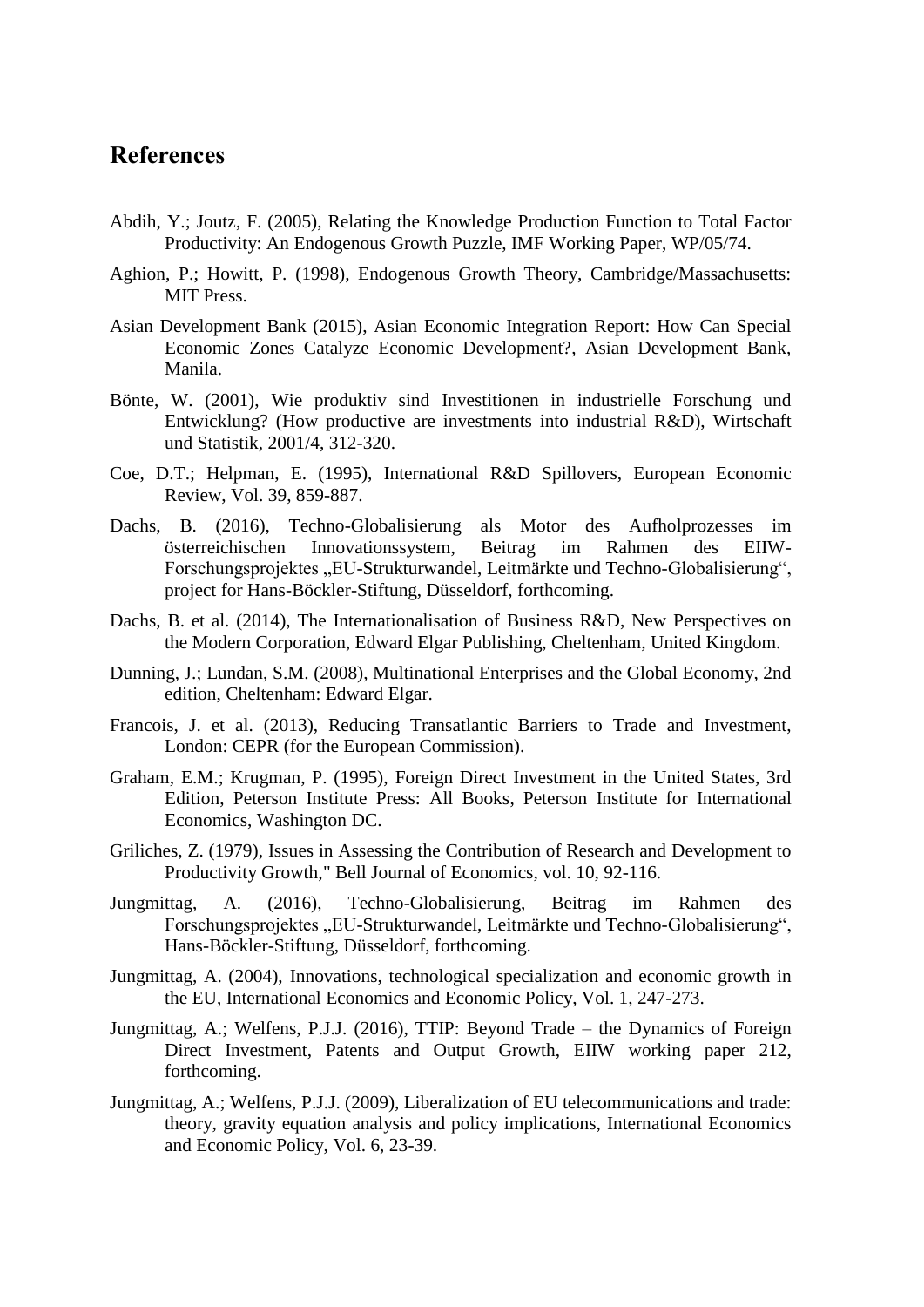- Lachenmaier, S.; Wößmann, L. (2006), Does innovation cause exports? Evidence from Exogenous innovation impulses and obstacles using German micro data, Oxford Economic Papers, No. 58, 317-350.
- Keller, W. (2000), Geographic Localization of International Technology Diffusion, NBER Working Paper No. 7509, National Bureau of Economic Research.
- Machlup, F. (1979), Stocks and Flows of Knowledge, Kyklos, [Vol. 32, Issue 1-2, 4](http://onlinelibrary.wiley.com/doi/10.1111/kykl.1979.32.issue-1-2/issuetoc)00–411.
- Melitz, M.J. (2003), [The Impact of Trade on Intra-Industry Reallocations and Aggregate](https://ideas.repec.org/a/ecm/emetrp/v71y2003i6p1695-1725.html)  [Industry Productivity,](https://ideas.repec.org/a/ecm/emetrp/v71y2003i6p1695-1725.html) [Econometrica,](https://ideas.repec.org/s/ecm/emetrp.html) vol. 71, 1695-1725.
- Narula, R., Zanfei, A. (2005), Globalisation of Innovation: The Role of Multinational Enterprises, in: Fagerberg, J., Movery, D.C., Nelson R.R. (eds.), The Oxford Handbook of Innovation, Oxford, Oxford University Press, 68-115.
- Perret, J.K. (2014), Knowledge as a Driver of Regional Growth in the Russian Federation, Heidelberg and New York: Springer.
- Piketty, T. (2014), Capital in the 21st Century, Cambridge, MA.: Belknap Press of Harvard University Press.
- Romer, P.M. (1990), Endogenous Technological Change, Journal of Political Economy, Vol. 98, No. 5 (October), pt. II, 71-102.
- UNCTAD (1996), World Investment Report 2014: Investing in the SDGs: An Action Plan, United Nations, New York, Geneva.
- UNCTAD, 2005, World Investment Report 2005: Transnational Corporations and the Internationalization of R&D, Geneva.
- Veugelers, R. (2005), Internationalisation of R&D: Trends, Issues and Implications for S&T policies, Background report for the OECD Forum on the internationalization of R&D, Brussels.
- Welfens, P.J.J. (2015), Innovation, inequality and a golden rule for growth in an economy with Cobb-Douglas function and an R&D sector, International Economics and Economic Policy, Volume 12, Issue 4, 469-496.
- Welfens, P.J.J. (2014), Information & communication technology and true real GDP: economic analysis and findings for selected countries, International Economics and Economic Policy, Volume 11, Issue 1, 5-27.
- Welfens, P.J.J. (2011), Innovations in Macroeconomics, 3rd revised and enlarged edition, Heidelberg and New York: Springer.
- World Bank (2016), Global Economic Prospects: Spillovers amid Weak Growth, Washington DC.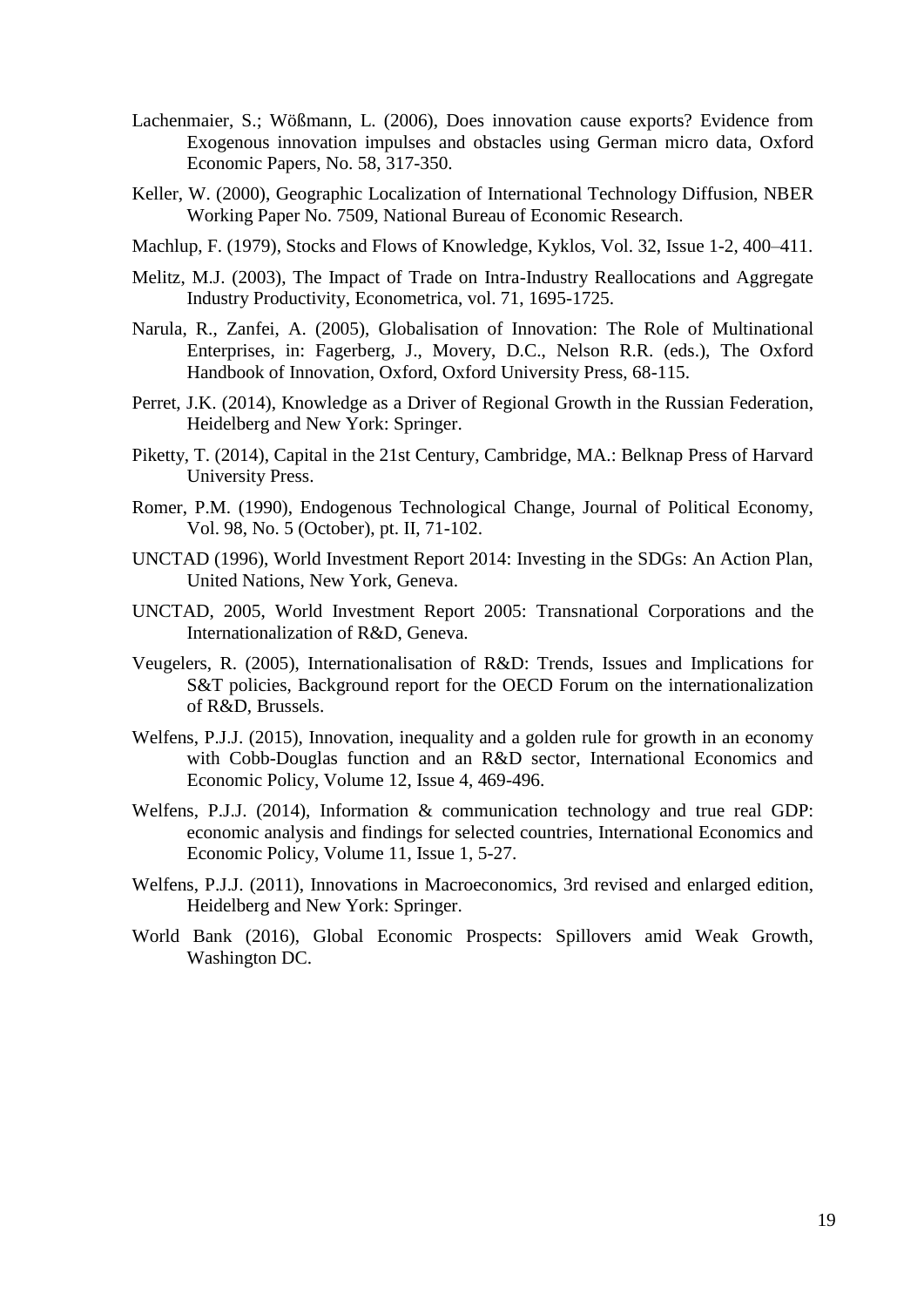### **Appendix**

#### **Optimal Choice of the Size of the R&D Sector**

In the above equation (V) in logs one can replace z'L' by z"L since  $Z''Y = Z'L'$  (recall that z"Y is the output of the R&D sector); and  $z$ "Y/y = z'L' and  $z$ "Y/y= z"L so that  $z$ "L=z'L' and hence  $ln(z'L')$  can be replaced by  $ln(z''L)$ . The research share z" in output that maximizes Y thus can be derived (or one maximizes y with respect to z"). Taking the derivative dlnY/dz" and setting it equal to zero gives the necessary condition (while assuming:  $V' + V'' < 1$ )

dlnY/dz" =  $(-1/(1-z^{\prime\prime}))(1/(1-(V^{\prime}+V^{\prime\prime})(1-\beta)) + (1-\beta)V^{\prime\prime}(1/z^{\prime\prime})/(1-(V^{\prime}+V^{\prime\prime})(1-\beta)) = 0.$ 

 $-1/(1-z'') + (1-\beta)V''/z'' = 0$ 

 $z''/(1-z'') = (1-\beta)V''$ 

For a given V" a graphical solution is possible in V"-z" space.

For a maximum the second derivative should be negative and it is given by the expression

$$
d^{2}lnY/dz''^{2} = (-1/(1-z'')^{2})(1/(1-(V'+V'')(1-\beta)) - (1-\beta)V''(1/z''^{2})/(1-(V'+V'')(1-\beta)) < 0
$$

This equation is fulfilled only for a particular parameter constellation since  $V^+V^{\prime\prime}$  has been assumed here. An alternative approach could be to consider an endogenous growth model based on the Schumpeterian macroeconomic production function and then one considers the steady state situation and maximizes steady state per capita consumption through optimal choice of z". Governments eager to obtain the maximum golden rule consumption per capita will have to consider the profit maximization condition of the R&D sector and on this basis should allocate an adequate subsidy rate to the R&D sector. An extended approach would then additionally include the government budget constraint G  $+ f^{\prime}Y = \tau Y$  if one assumes that there is no government debt (f' is the subsidy ratio that should reflect the difference between the social rate of return on innovation and the private rate of return on innovation and G is government consumption – with  $G/Y := \gamma$  to be considered the relevant exogenous variable). This then leads to an optimum tax analysis where  $\tau = f^2 + \gamma$ .

#### **Schumpeterian CES Function**

The knowledge production function: (i)  $A = (XY^* / Y)^H j^V y^{H+V^*+V^*}(z'L^*)^{V^*} (\alpha^* \beta / r)^V$  $(\alpha \beta^*/r^*)^{V^*}$ 

The CES production function – compared to the Cobb Douglas function it is better suitable for analyzing income distribution issues – is given by:

(ii)  $Y = \lambda [(1-\Omega)(AL)^{-v^{i}} + \Omega K^{-v^{i}}]^{-1/v^{i}}$  $(\Omega>0; 0<\Omega<1; \infty\geq v^{\prime\prime}\geq 1; v^{\prime\prime}\neq 0$ , elasticity of substitution  $\sigma^{\prime\prime}=1/(1+v^{\prime\prime}); \lambda>0)$